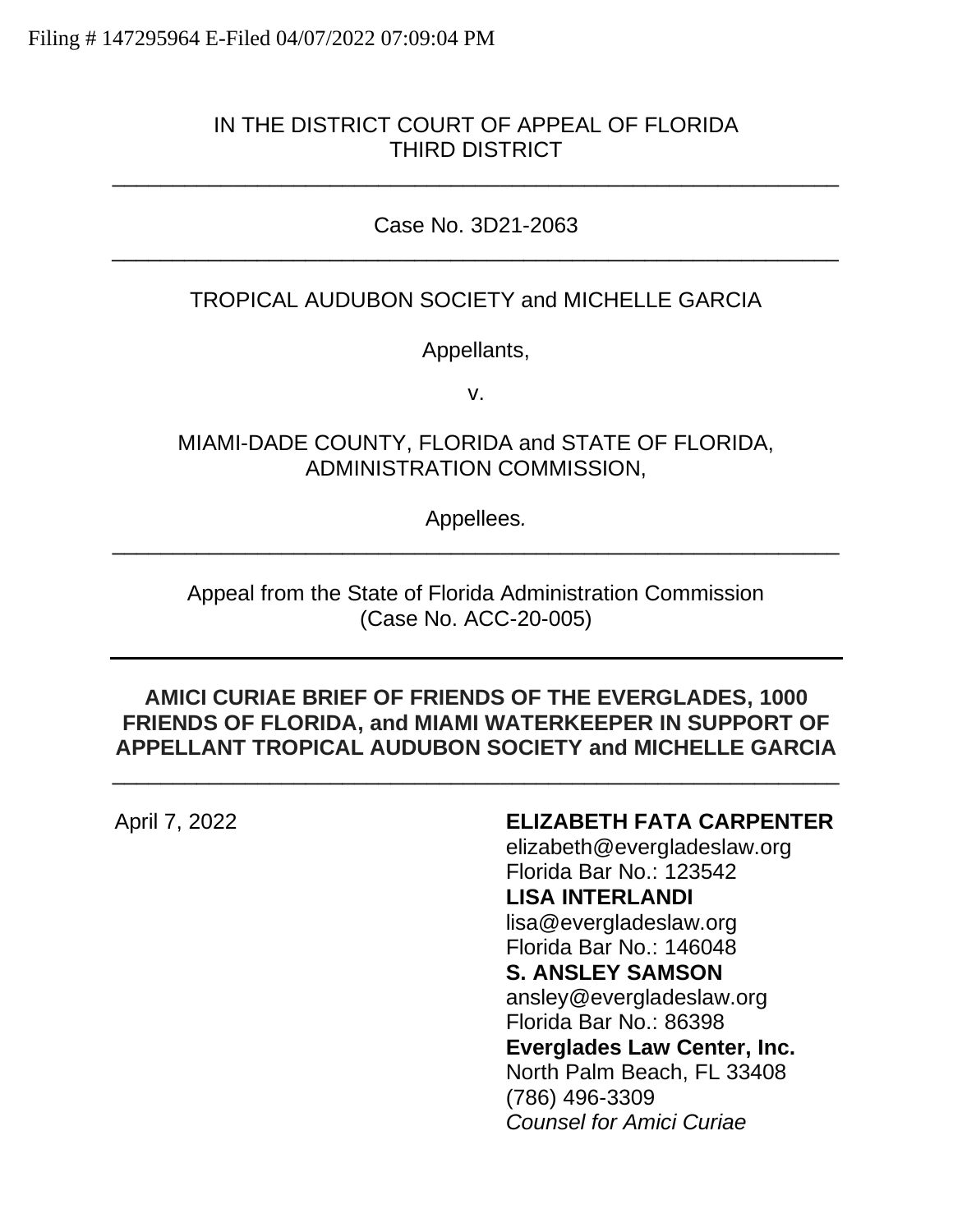# **TABLE OF CONTENTS**

| II. IMPACTS OF THIS RULING ON EVERGLADES RESTORATION 2                                                                                                                                          |  |
|-------------------------------------------------------------------------------------------------------------------------------------------------------------------------------------------------|--|
| A. Everglades and the Comprehensive Everglades Restoration Plan  4                                                                                                                              |  |
| B. The Florida Legislature Has Made Clear that Everglades Restoration                                                                                                                           |  |
| C. The Commission's Final Order Threatens the Statewide<br>Comprehensive Planning Scheme and the State Priorities That<br>Comprehensive Plans Protect, Including the Protection and Restoration |  |
| III.                                                                                                                                                                                            |  |
| A. The Commission Did Not State With Particularity Its Reasons For<br>Rejecting the ALJ's Findings of Fact and Conclusions of Law As Required                                                   |  |
| B. The Commission Incorrectly Applied the "Competent and Substantial                                                                                                                            |  |
|                                                                                                                                                                                                 |  |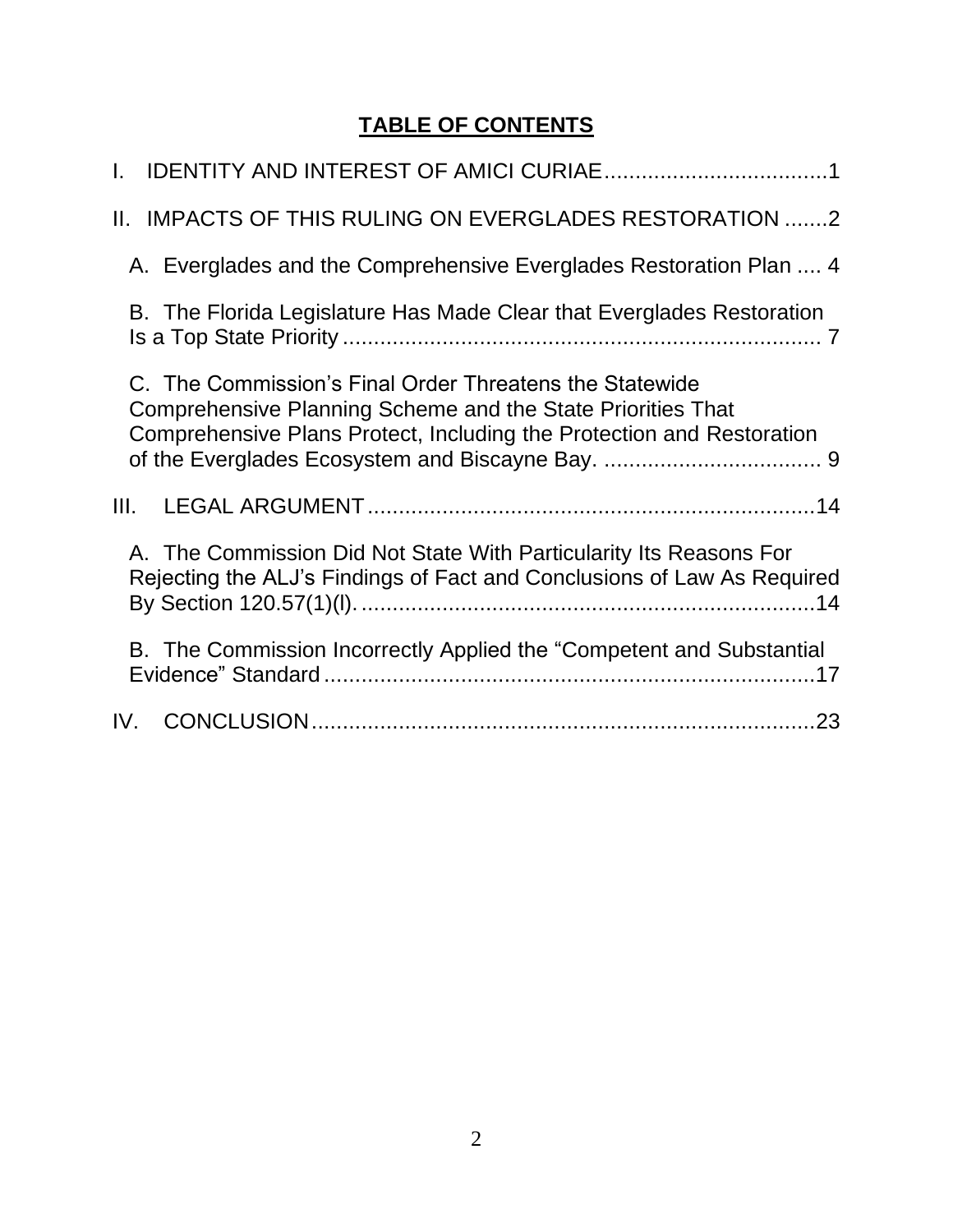# **TABLE OF AUTHORITIES**

# **Cases**

| Garcia v. State, 46 Fla. L. Weekly D2334 (Fla. 4th DCA October 27, 2021)                 |
|------------------------------------------------------------------------------------------|
| Kibler v. Dep't of Prof'l Reg., 418 So. 2d 1081 (Fla. 4th DCA 1982)  15, 17              |
| Prysi v. Dep't of Health, 823 So. 2d 823 (Fla. 1st DCA 2002) 15, 16                      |
| Scholastic Book Fairs, Inc. v. Unemployment Appeals Comm'n, 671 So. 2d                   |
| Verleni v. Dep't of Health, Bd. of Podiatric Med., 853 So. 2d 481 (Fla. 1st              |
| Yerks v. Sch. Bd. of Broward Cnty., 219 So. 3d 844 (Fla. 4th DCA 2017) 18,<br>19, 21, 23 |

## **Statutes**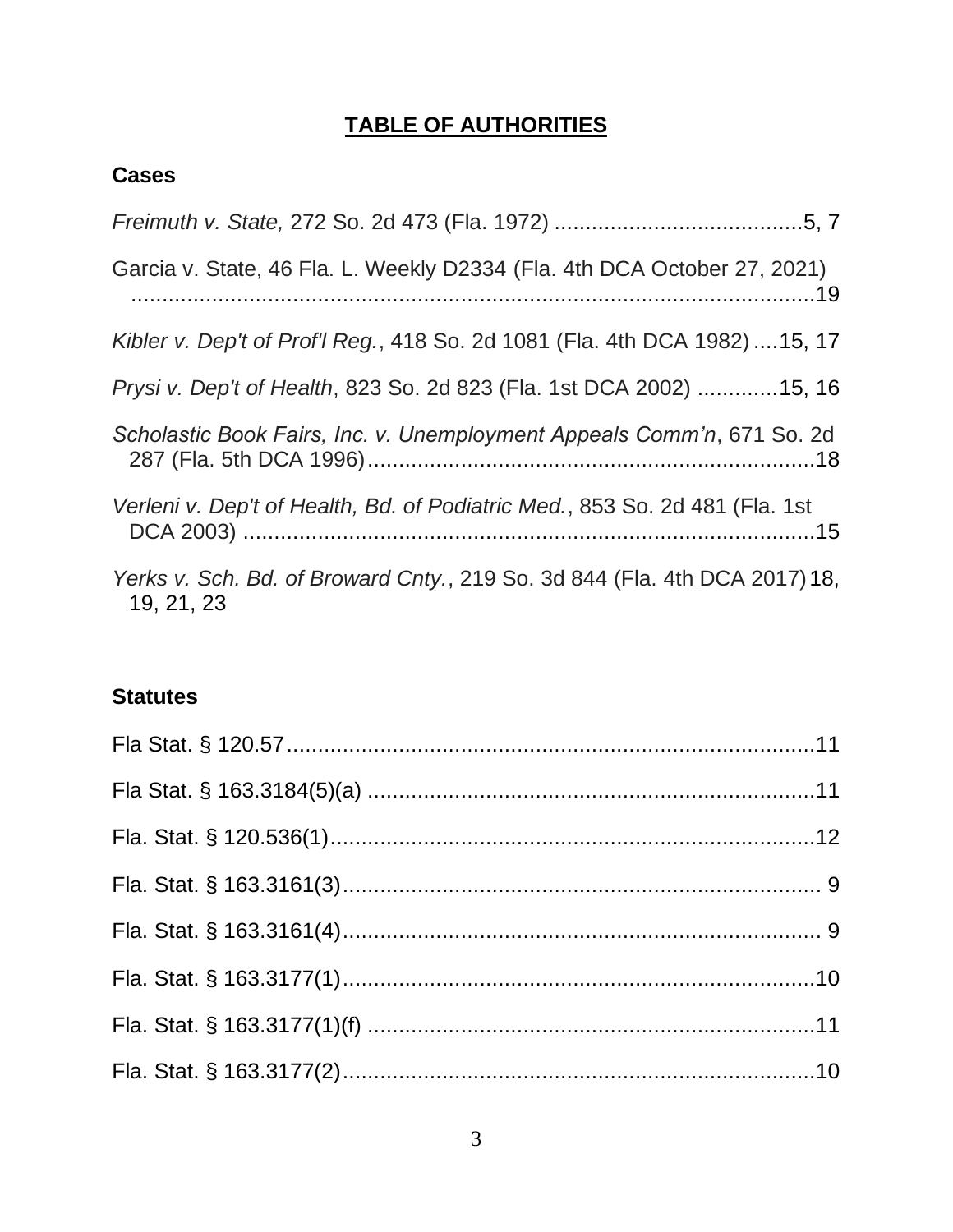# **Other Authorities**

| Biscayne Bay and Southeastern Everglades Ecosystem Restoration                                                                                   |
|--------------------------------------------------------------------------------------------------------------------------------------------------|
| Miami-Dade County Comprehensive Development Master Plan2, 9                                                                                      |
| National Academies of Sciences Engineering and Medicine: Progress<br>Toward Restoring the Everglades: The Eighth Biennial Review-2020 4,<br>5, 6 |
| Rigot and DeMeo, Florida's 1996 Administrative Procedure Act, Florida Bar                                                                        |
| Sellers, More APA Reform: The 1999 Amendments to Florida's<br>Administrative Procedure Act, Florida Bar Journal 73, at 78 (July/Aug.             |
|                                                                                                                                                  |

# **Constitutional Provisions**

|--|--|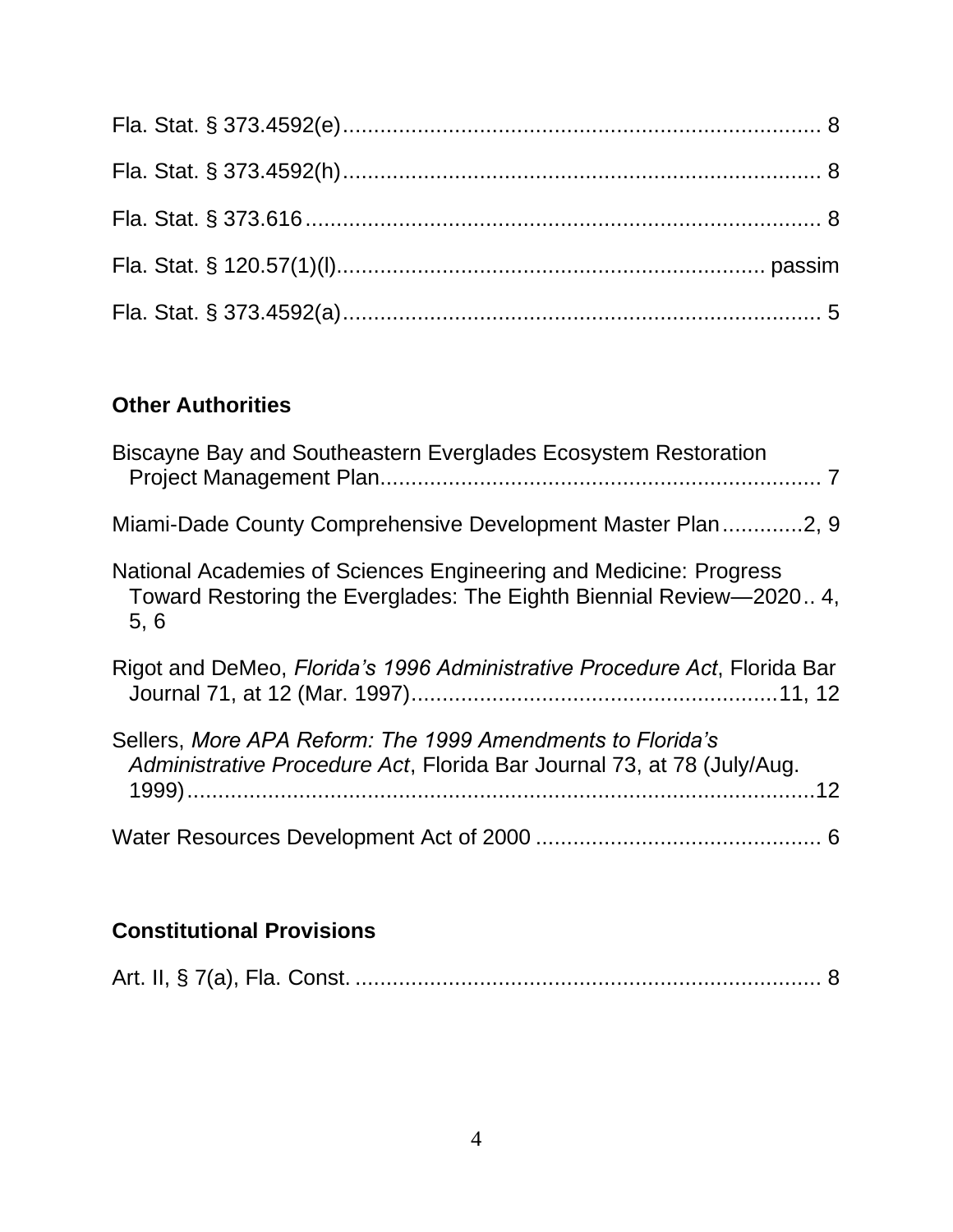#### <span id="page-4-0"></span>**I. IDENTITY AND INTEREST OF AMICI CURIAE**

Amicus Curiae Friends of the Everglades is a not-for-profit grassroots environmental and conservation organization with members throughout Florida. Friends of the Everglades' mission is to preserve, protect, and restore the only Everglades in the world.

Amicus Curiae 1000 Friends of Florida is a not-for-profit smart growth advocacy organization with members throughout Florida. 1000 Friends of Florida is focused on building better communities and saving special places in one of the fastest growing states in the nation. 1000 Friends also works to give citizens a meaningful role in shaping the futures of their communities and state.

Amicus Curiae Miami Waterkeeper is a not-for-profit clean water advocacy organization within the Waterkeeper Alliance, focusing specifically on the South Florida coastal community and environment, and has members throughout Florida. Miami Waterkeeper's mission is to ensure swimmable, drinkable, fishable water for all.

Amici Curiae appear in this case to highlight the conflict between the Administration Commission's interpretation of Florida's Community Planning and Administrative Procedure Acts and legislative and constitutional intent to ensure the protection and restoration of the Everglades ecosystem and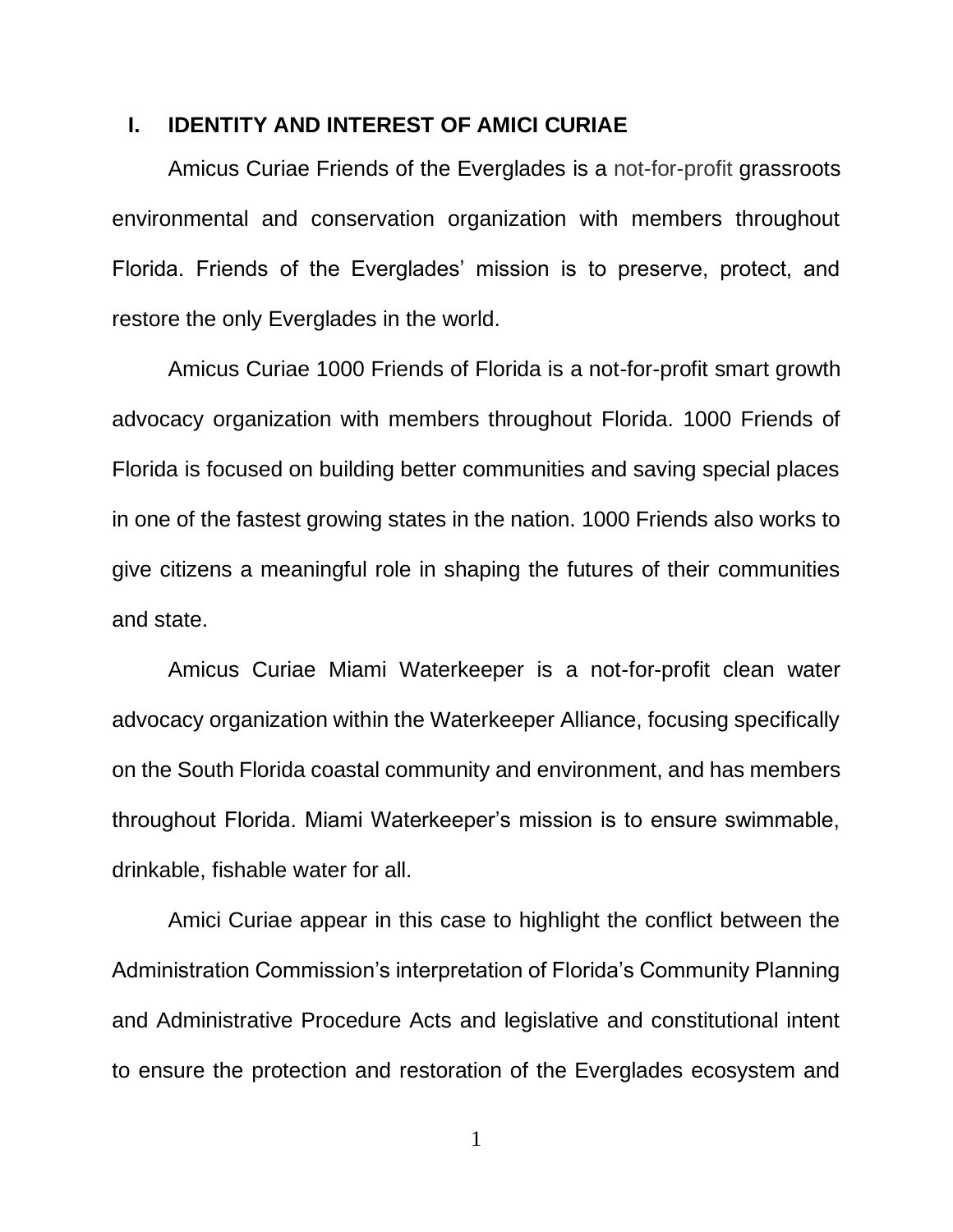natural resources through the Community Planning Act and local comprehensive planning.

#### <span id="page-5-0"></span>**II. IMPACTS OF THIS RULING ON EVERGLADES RESTORATION**

The Administrative Commission's application of Section 120.57(1)(l), Florida Statutes, ignores the limits the Florida Legislature places on agency review of proposed administrative orders and threatens the State's comprehensive planning structure and the important state priorities protected by that structure.

The priorities at stake include longstanding state, federal, and tribal partnerships, billions of dollars in ecosystem investments and benefits, and natural resources like the Everglades and Biscayne Bay essential for our continued ability to live in Florida. For over 20 years, residents of Florida and the Florida Legislature have made their intent to protect and restore the Everglades and Biscayne Bay clear through a constitutional amendment, a plethora of legislation, and billions of dollars of investment. Comprehensive plans provide a critical mechanism through which these priorities are codified, protected, and implemented. *See, e.g.*, Miami-Dade County Comprehensive Development Master Plan ("CDMP"), Land Use Element Objective LU-3, https://www.miamidade.gov/planning/cdmp-adopted.asp (last visited April 5, 2022) ("The location, design and management practices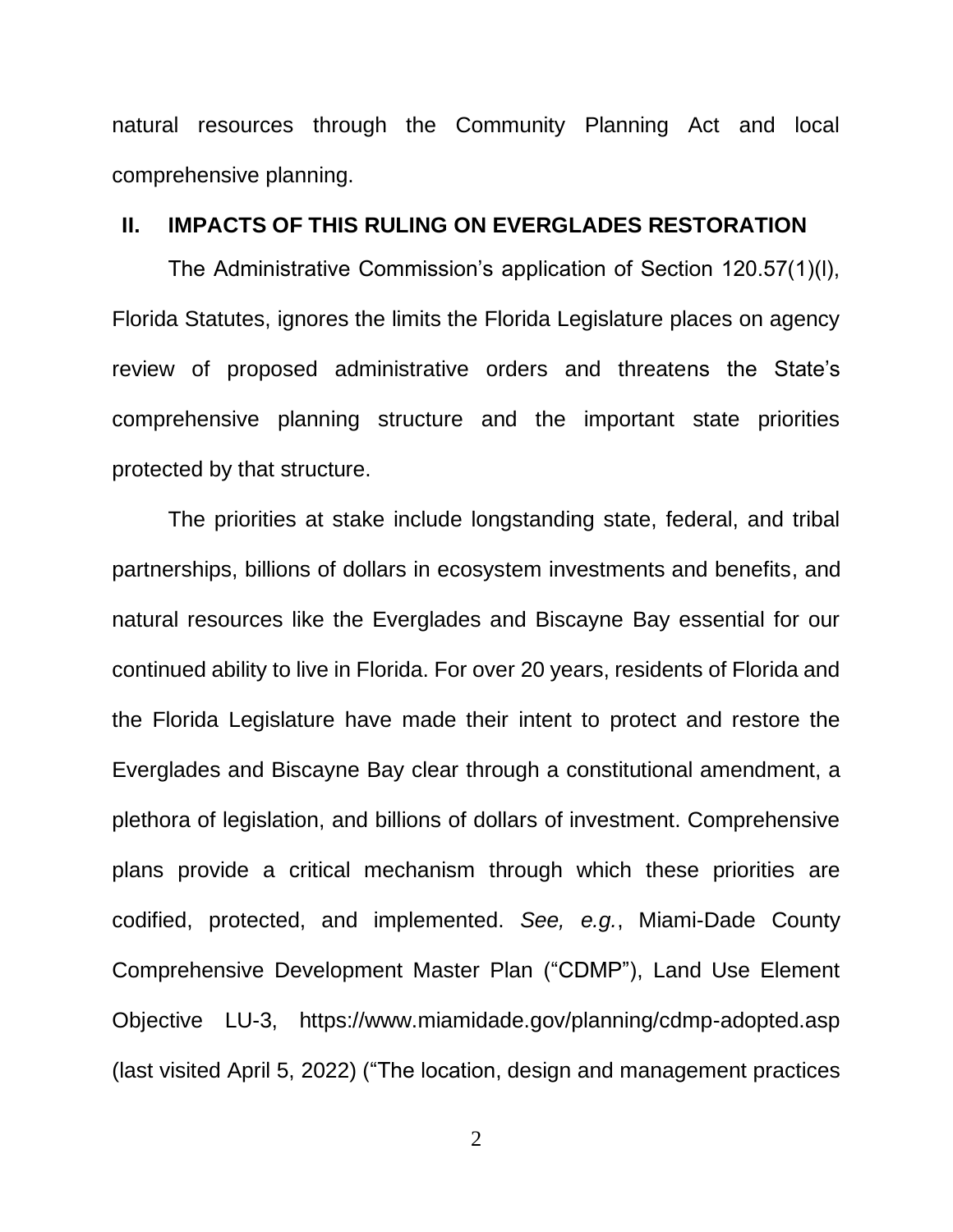of development and redevelopment in Miami-Dade County shall ensure the protection of natural resources and systems . . . by reflecting the management policies contained in resource planning and management plans . . . included in the Comprehensive Everglades Restoration Plan approved by Congress through the Water Resources Development Act of 2000.").

When comprehensive plan amendments are challenged by concerned citizens, the standard of review established in Section 120.57(1)(l), Florida Statutes, for agencies reviewing an Administrative Law Judge's ("ALJ") proposed order reflects the limited power of agencies to advance policy and promulgate rules only when specifically instructed to do so by the Legislature, and the power of citizens to engage in an independent administrative process to ensure governmental decision-making is wellfounded and comports with legislative guidance.

In the instant action, this administrative standard of review protects the policies and priorities painstakingly incorporated into a comprehensive plan by empowering an impartial ALJ to evaluate the facts when a local government proposes changes to its plan and providing a high bar for the agency that would overturn the ALJ's factual determinations regarding any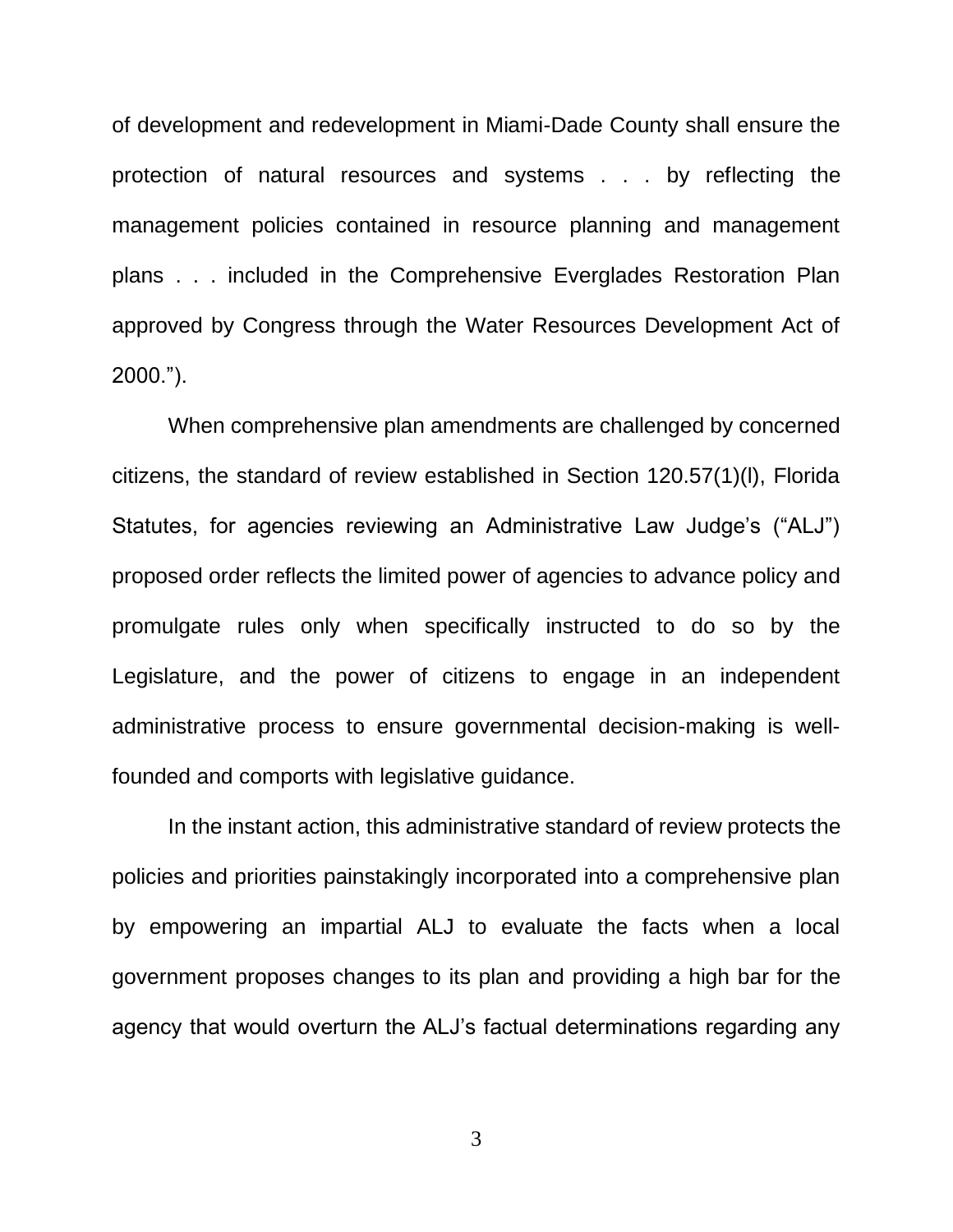allegedly conflicting comprehensive plan amendment. *See* Fla. Stat.  $§120.57(1)(I).$ 

The Administrative Commission ("Commission") incorrectly applied the Section 120.57(1)(I) review standard by failing to state with particularity its reasons for overturning the ALJ's findings of fact and law and by improperly overturning the ALJ's findings of fact that were based on competent and substantial evidence. *See Id*. This misapplication threatens the State's comprehensive planning framework and critical environmental resources protected by that framework throughout the State, including the Everglades and Biscayne Bay.

### <span id="page-7-0"></span>**A. Everglades and the Comprehensive Everglades Restoration Plan**

The Everglades ecosystem runs from the north end of the Kissimmee River watershed to Biscayne Bay, Florida Bay, and the Florida Keys. In its historic natural state, the Everglades encompassed roughly 3 million acres of slow-moving water and biota and created a diverse range of ecosystems dependent on elevation and the specific quantity, quality, and timing of water. Nat'l Acads. of Scis., Eng'g, and Med., *Progress Toward Restoring the Everglades*: *The Eighth Biennial Review—2020*, 23 (2021), https://www.nap.edu/catalog/25853/progress-toward-restoring-the-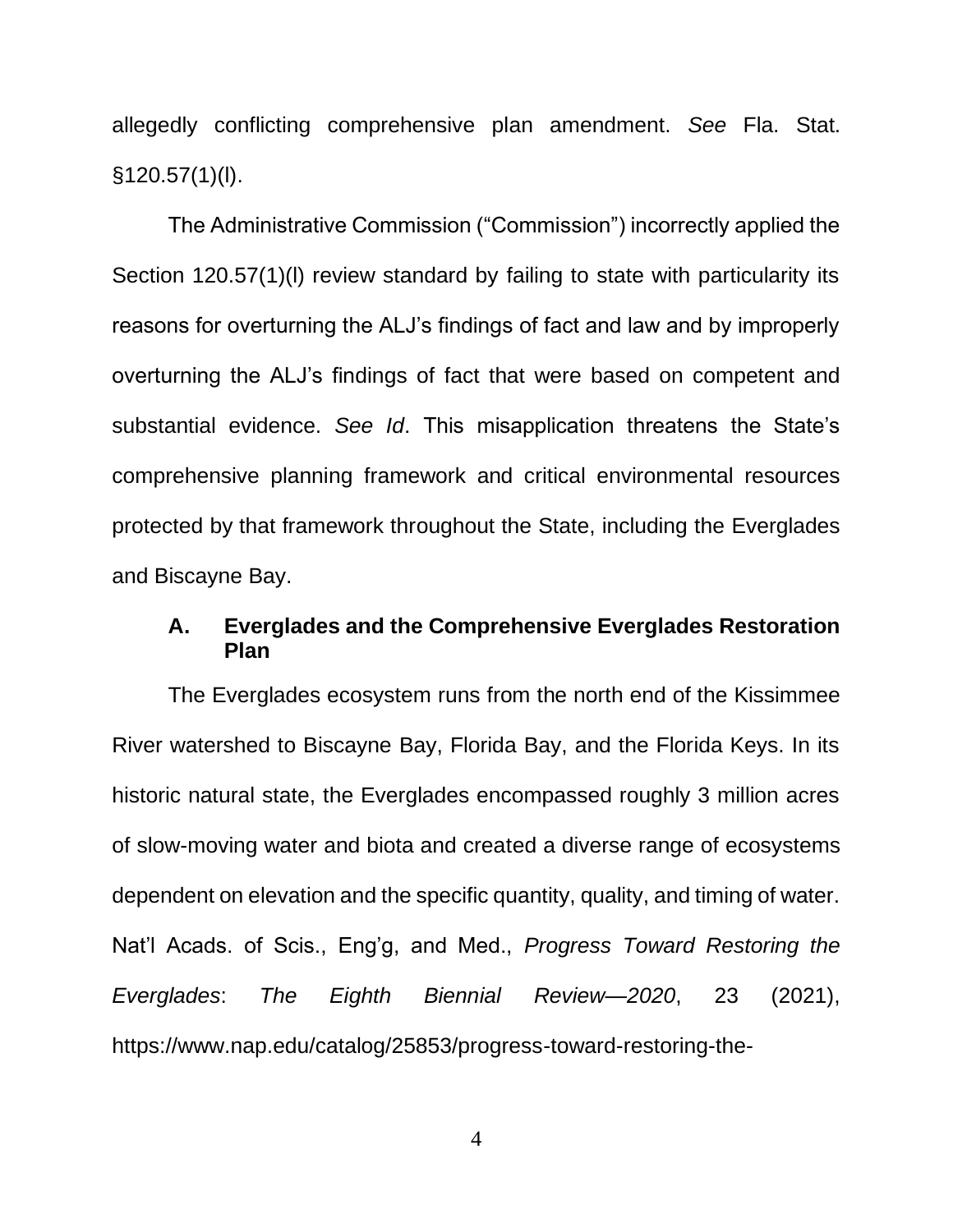everglades-the-eighth-biennial-review-2020 (hereinafter "NAS").<sup>1</sup> "[T]he Everglades ecological system not only contributes to South Florida's water supply, flood control, and recreation, but serves as the habitat for diverse species of wildlife and plant life. The system is unique in the world and one of Florida's great treasures." Fla. Stat. §373.4592(a).

However, in the late 1800s, the Everglades ecosystem began to be drained to create dry land that could be used for agriculture and development. *NAS*, at 23. In doing so, the natural hydrology of the Everglades was destroyed and the ecosystem benefits needed to sustain living in South Florida were decimated. *Id.* at 23–25. "Today, the federal government has listed 78 plant and animal species in South Florida as threatened or endangered, with many more included on state lists." *Id.* at 25. Urban and agricultural development have reduced the Everglades to about one-half its pre-drainage area, and development has contaminated its water with chemicals such as phosphorus, nitrogen, sulfur, mercury, and pesticides. *Id.* at 24‒25.

In response to Everglades destruction, "a powerful political consensus developed among federal agencies, Native American tribes, state agencies

<sup>&</sup>lt;sup>1</sup> "[C]ourts may take judicial notice of official records of administrative agencies without more." *Freimuth v. State,* 272 So. 2d 473, 475 (Fla. 1972).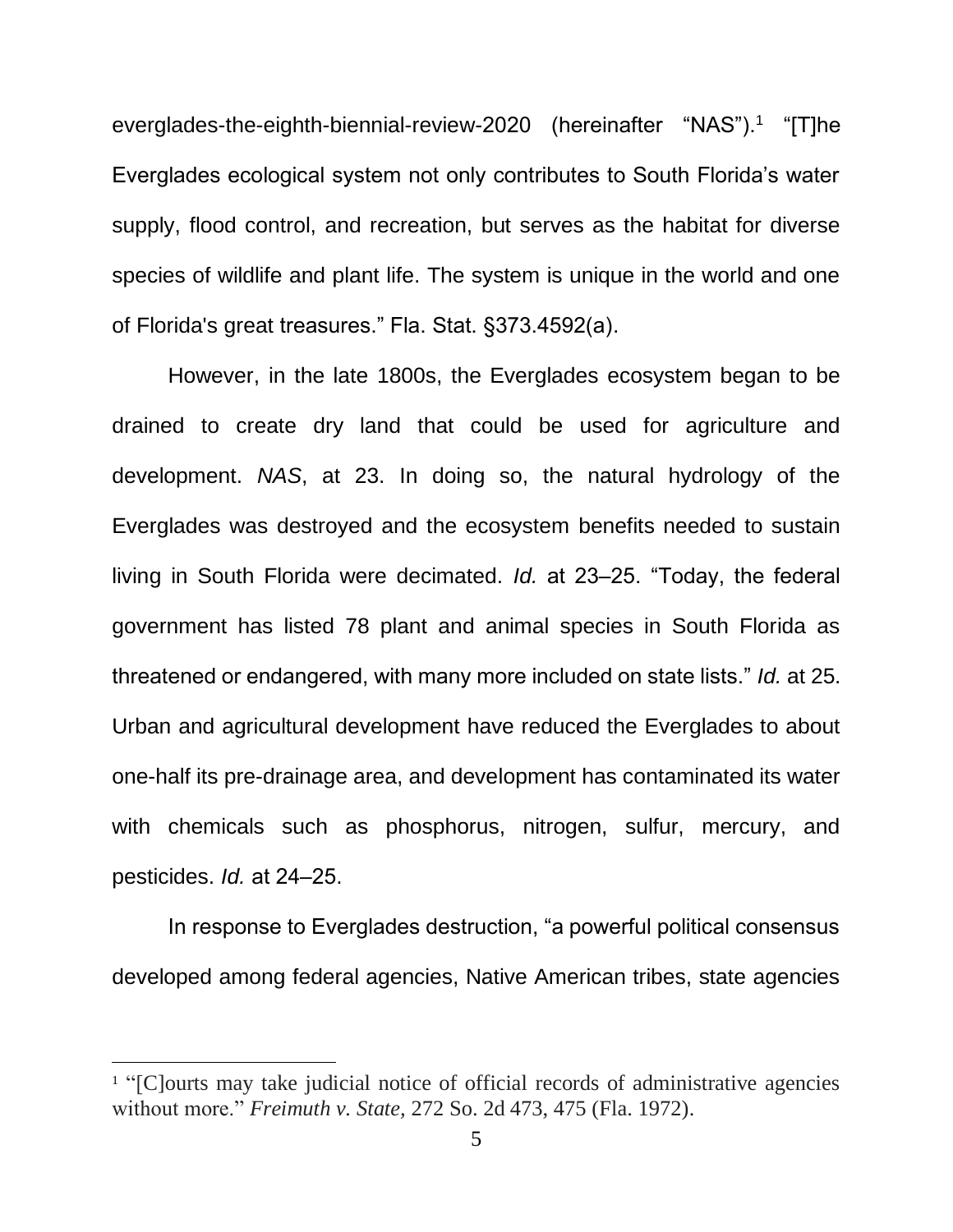and commissions, county governments, and conservation organizations" to restore this critical ecosystem. *NAS*, at 25. Their collective solution was the Comprehensive Everglades Restoration Plan ("CERP"), one of the most ambitious restoration efforts ever conceived. *Id.* at 15, 25. This plan encompasses the entire Everglades ecosystem and Biscayne Bay. *See generally Id.*

As stated by the National Academy of Sciences, "[t]his unprecedented project envisioned the expenditure of billions of dollars in a multidecadal effort to achieve ecological restoration by reestablishing the hydrologic characteristics of the Everglades, where feasible, and to create a water system that simultaneously serves the needs of both the natural and the human systems of South Florida." *Id.* at 15. This includes "restoration, preservation, and protection of the South Florida ecosystem while providing for other water-related needs of the region, including water supply and flood protection." Water Resources Development Act of 2000, Pub. L. No. 106- 541, § 601(h)(1), 114 Stat. 2572 (2000).

CERP envisioned 68 individual projects to be constructed at a cost of \$23.2 billion with a contribution of \$200 million of state and \$200 million of federal funds annually, but in the recent past these contributions have been exceeded by hundreds of millions of dollars. *NAS*, at 30, 40-41.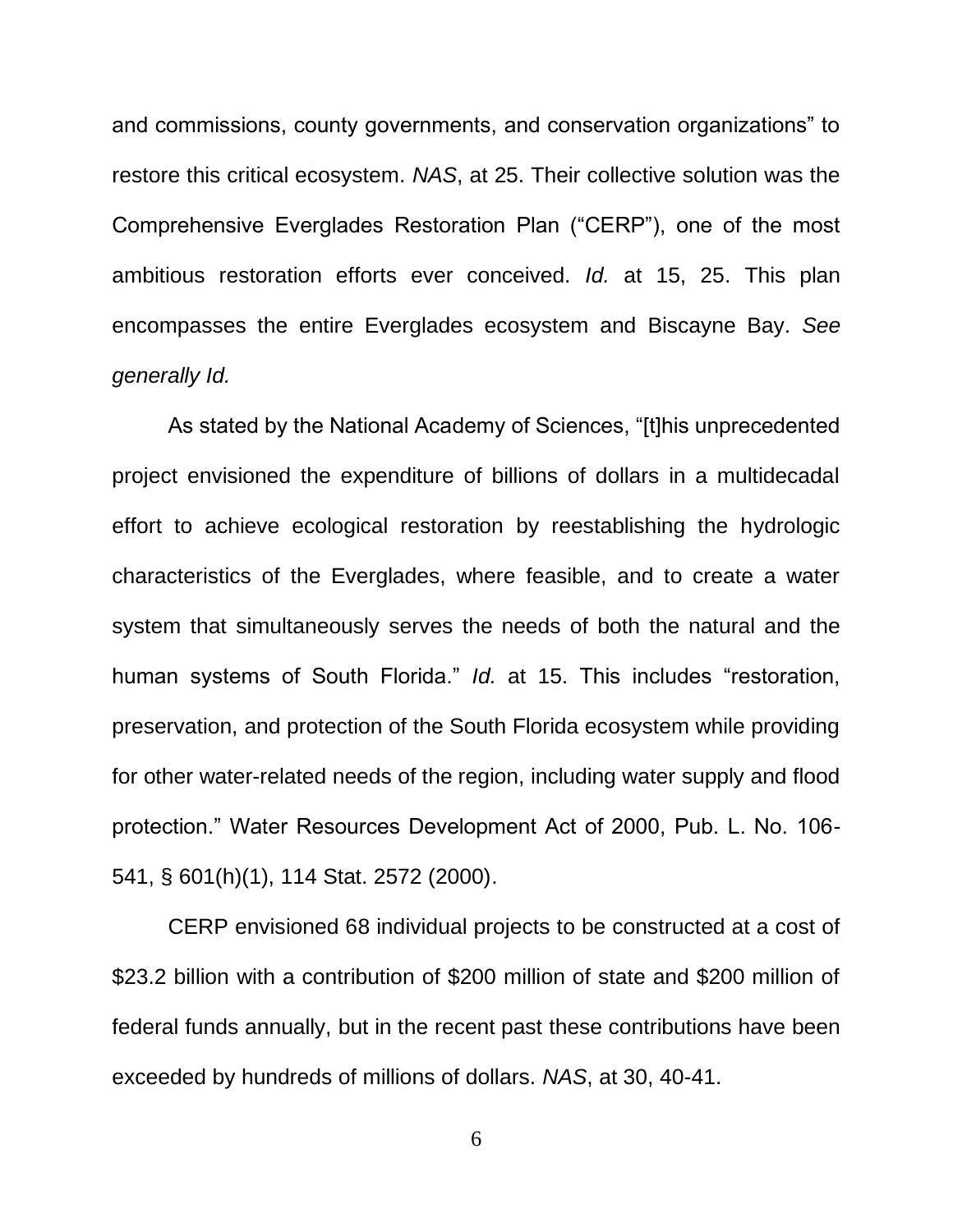Several of these projects are targeted specifically at restoring Biscayne Bay and wetland habitat in Miami-Dade County. *See, e.g.*, September 2020 Biscayne Bay and Southeastern Everglades Ecosystem Restoration Project Management Plan, https://usace.contentdm.oclc.org/utils/getfile/collectio  $n/p16021$ coll7/id/15573 (last visited April 5, 2022)<sup>2</sup>. For example, the Biscayne Bay and Southeastern Everglades Ecosystem Restoration Plan ("BBSEER") is a combination of several CERP projects designed to "restore wetland and nearshore estuarine habitats," improve flows of "freshwater to Biscayne Bay" and "natural coastal glades habitat," and increase "resiliency of these coastal habitats in response to sea level change." *Id.* at 21. The BBSEER project study area encompasses the areas at issue in this case. The Bird Drive Recharge Project, one of the original CERP projects and identified within BBSEER as the location of a "conveyance concept" to help restore wetlands and reduce water seepage out of the Everglades, lies directly within the impact of the highway at issue in this litigation. *Id.* at 27.

### <span id="page-10-0"></span>**B. The Florida Legislature Has Made Clear that Everglades Restoration Is a Top State Priority**

The Florida Legislature has long recognized and reaffirmed the importance of prioritizing Florida's natural resources, the Everglades

<sup>2</sup> "[C]ourts may take judicial notice of official records of administrative agencies without more." *Freimuth,* 272 So. 2d at 475.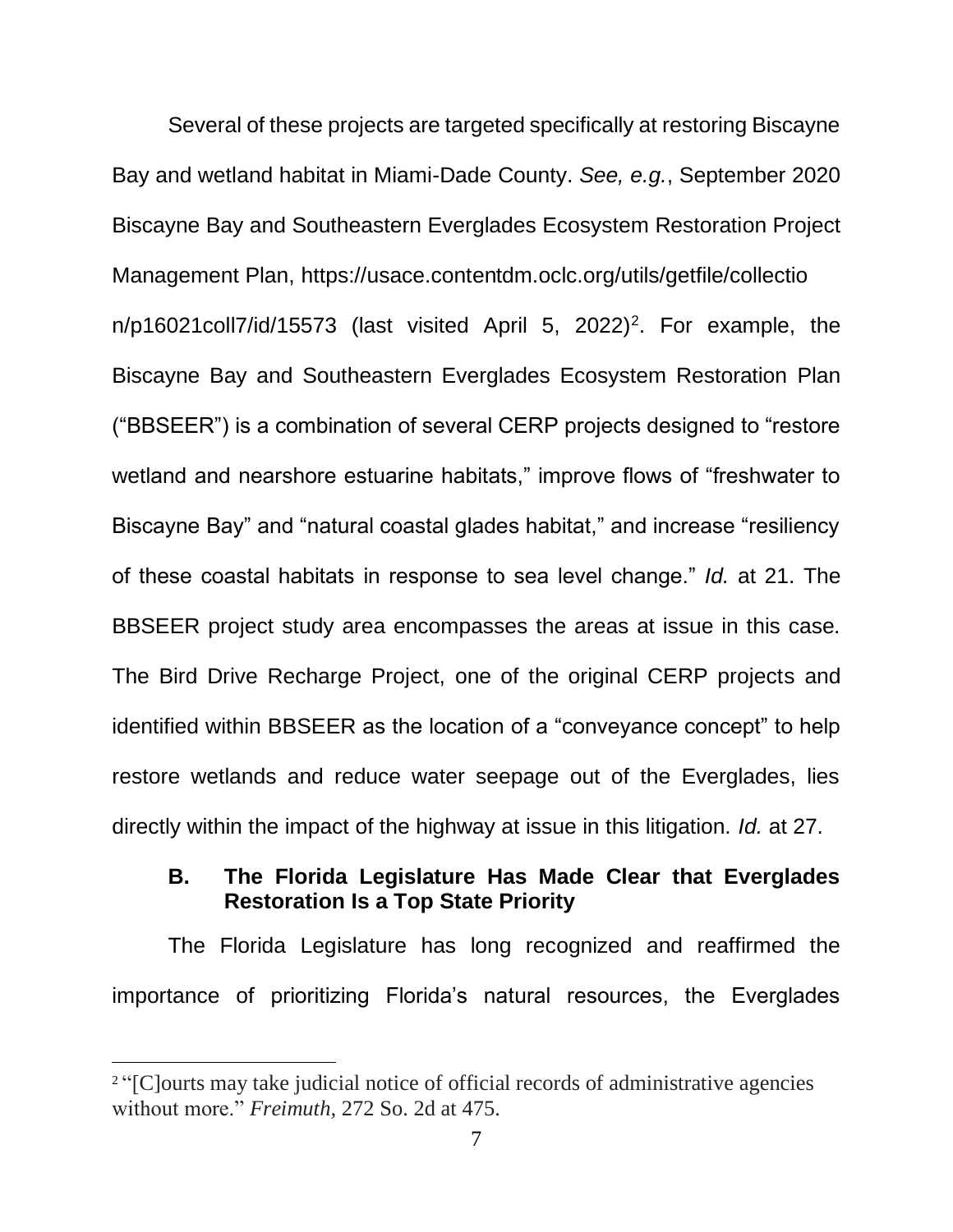ecosystem, and Everglades restoration through legislative language, mandates, and actions. *See* Fla. Stat. § 373.616. So much so that it is embedded in our state constitution: "It shall be the policy of the state to conserve and protect its natural resources and scenic beauty. Adequate provision shall be made by law for the abatement of air and water pollution and of excessive and unnecessary noise and for the conservation and protection of natural resources." Art. II, § 7(a), Fla. Const.

The implementation of this constitutional policy through the extensive

investment in CERP and Everglades restoration is codified in Florida law:

The Legislature recognizes that the Everglades ecosystem must be restored both in terms of water quality and water quantity and must be preserved and protected in a manner that is long term and comprehensive.

It is the intent of the Legislature to expedite plans and programs for improving water quantity reaching the Everglades, correcting longstanding hydroperiod problems, increasing the total quantity of water flowing through the system, providing water supply for the Everglades National Park, urban and agricultural areas, and Florida Bay, and replacing water previously available from the coastal ridge in areas of southern Miami-Dade County.

Fla. Stat. § 373.4592(e), (f). As summed up by the Florida Legislature,

"Everglades [restoration] represents by far the largest environmental cleanup

and restoration program of this type ever undertaken, and the returns from

substantial public and private investment must be maximized so that

available resources are managed responsibly." Fla. Stat. § 373.4592(h).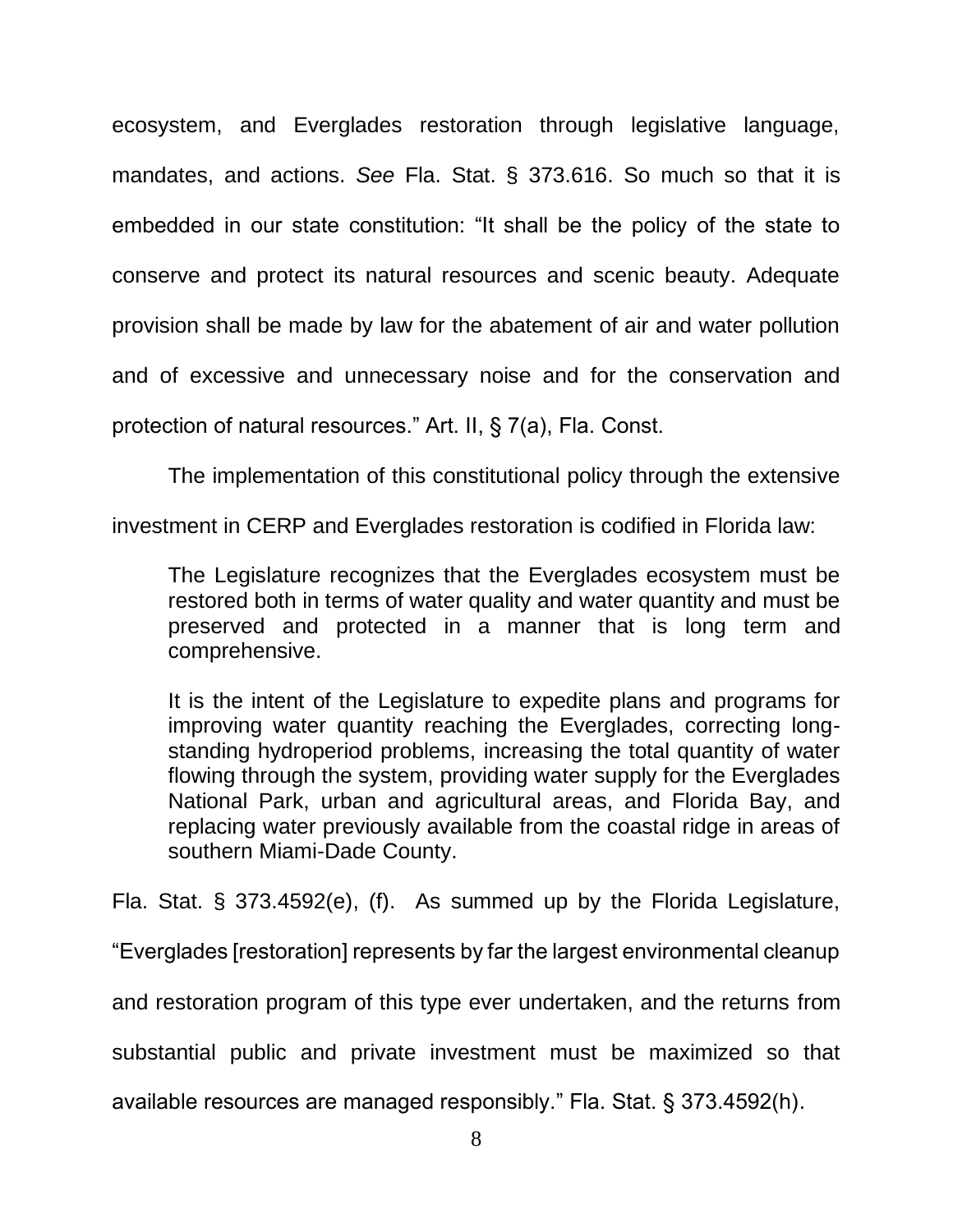<span id="page-12-0"></span>**C. The Commission's Final Order Threatens the Statewide Comprehensive Planning Scheme and the State Priorities That Comprehensive Plans Protect, Including the Protection and Restoration of the Everglades Ecosystem and Biscayne Bay.**

The Community Planning Act acknowledges the importance of "the state role in managing growth under this act to protect[] the functions of important state resources and facilities" and the need for local governments to manage natural resources "consistent with the public interest." Fla. Stat. § 163.3161(3), (4) ("Through the process of comprehensive planning, it is intended that units of local government can . . . conserve, develop, utilize, and protect natural resources within their jurisdictions."). Everglades restoration provides a salient example of how the Community Planning Act is used to incorporate important state priorities into comprehensive plans in accordance with these goals and standards. The Comprehensive Development Master Plan ("CDMP") in Miami-Dade County implements the state's Everglades priorities and contains language expressly protecting these priorities and mandating that all development be consistent with CERP. *See, e.g.,* CDMP, Policy CON-7J ("In evaluating applications that will result in alterations or adverse impacts to wetlands, Miami-Dade County shall consider the applications' consistency with [] CERP objectives.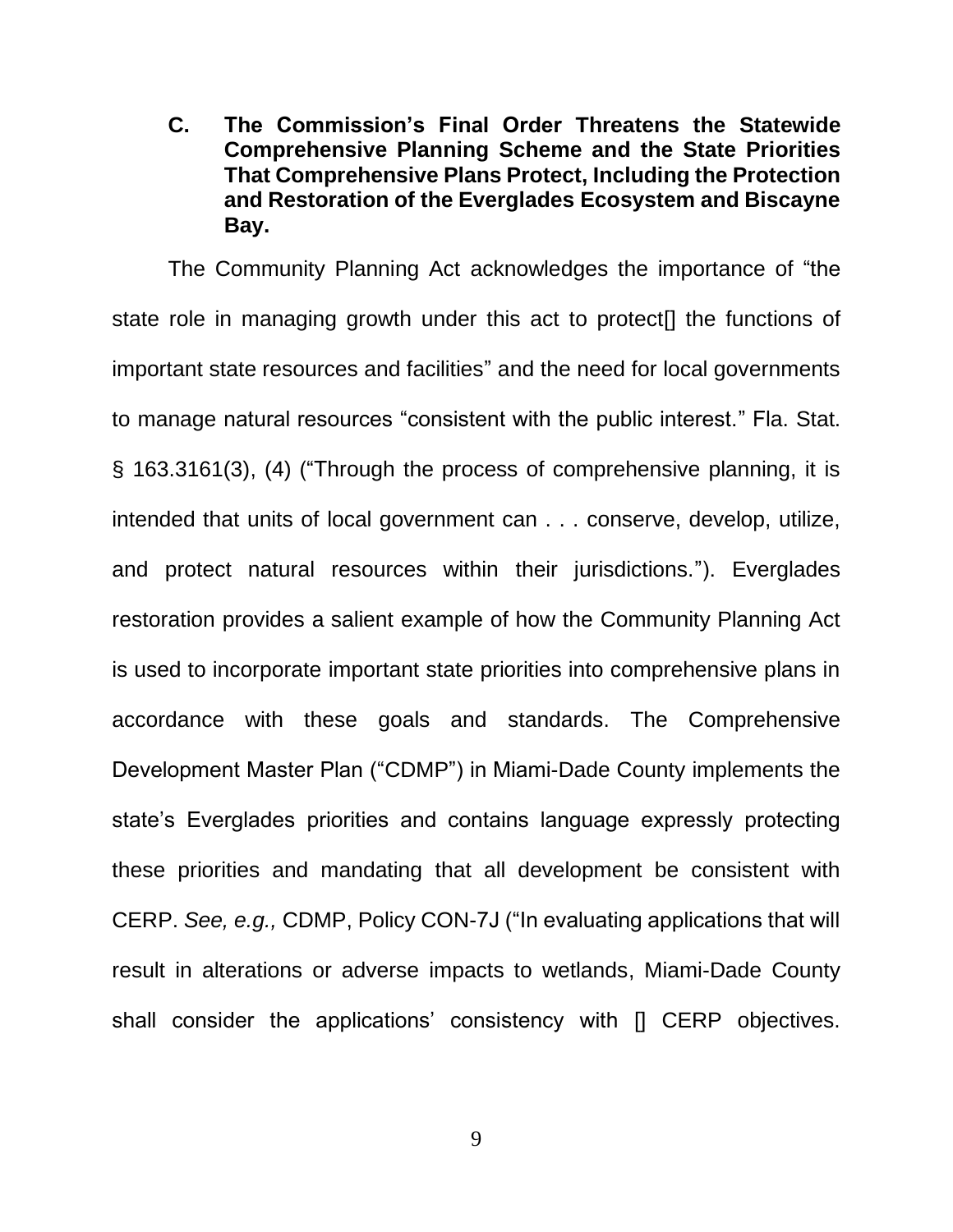Applications that are found to be inconsistent with CERP objectives, projects or features shall be denied."). $^3$ 

More broadly, a local government's comprehensive plan, as set forth in the Community Planning Act, "provide[s] the principles, guidelines, standards, and strategies for the orderly and balanced future economic, social, physical, environmental, and fiscal development of the area that reflects community commitments to implement the plan and its elements." Fla. Stat. § 163.3177(1). The varied elements of the comprehensive plan, including adopted policies, "shall be consistent." Fla. Stat. § 163.3177(2). In addition, "[a]ll mandatory and optional elements of the comprehensive plan and plan amendments shall be based upon relevant and appropriate data and … analysis," and the Legislature explains that "[t]o be based on data means to react to it in an appropriate way and to the extent necessary

<sup>3</sup> *See also, id. at* LU-3C ("Development in the [eastern] Everglades . . . shall be limited to uses, designs and management practices which are consistent with adopted State regulations and policies, the [CERP], and related federal, State or County policies, plans or regulations as may be formulated, consistent with the goals, objectives and policies of this comprehensive plan."); *Id.* at LU-8G (finding that Everglades National Park, Biscayne National Park, Pennsuco Wetlands, and Bird Drive Wetlands, among others, cannot be considered in expanding the urban development boundary); *id.* at p. I-77 (limiting the types of development permitted in certain Everglades ecosystem areas); *id.* at p. I-78 (mandating compatibility in certain areas with environmentally significant lands and CERP).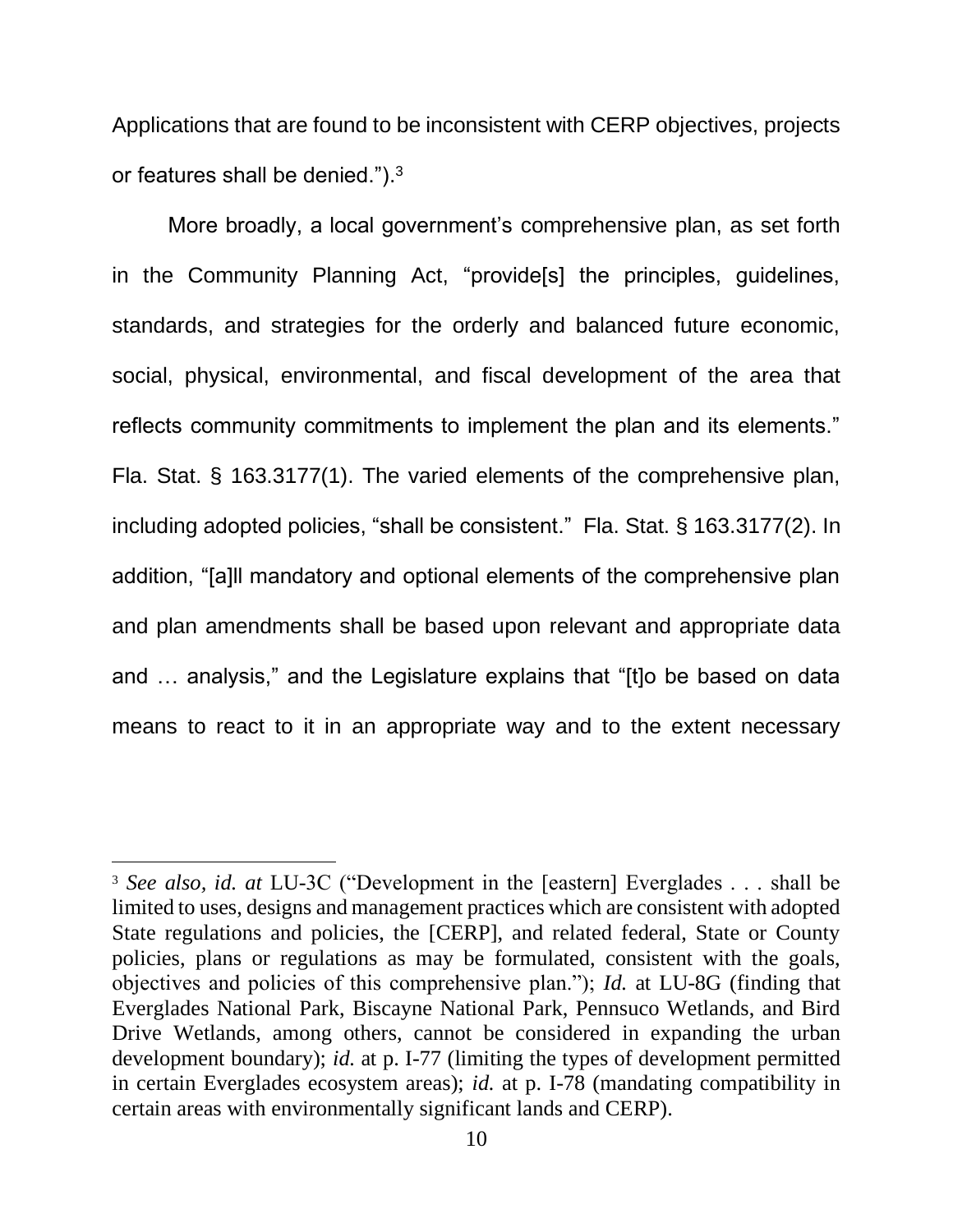indicated by the data available on that particular subject at the time of adoption of the plan or plan amendment at issue." Fla. Stat. § 163.3177(1)(f).

When disputes arise as to whether or not a proposed plan amendment is "consistent" with the plan or "based on relevant and appropriate data and … analysis," Sections 120.569 and 120.57 of Florida's Administrative Procedure Act ("APA") provide the process and standards for administrative review. Fla Stat. § 163.3184(5)(a); Fla. Stat. § 120.57(1)(l) (explaining the parameters under which the agency may accept, reject, or modify the recommended order from an ALJ "as the final order of the agency"). The Florida Legislature refined the APA more than 20 years ago to reinforce agencies' accountability to the Legislature. New laws in 1996 and 1999 added language reinforcing and strengthening ALJs' powers to come to independent conclusions of law and act as triers of fact. Fla Stat. § 120.57; *see also* Rigot and DeMeo, *Florida's 1996 Administrative Procedure Act*, Florida Bar Journal 71, at 12 (Mar. 1997) (noting that legislative changes responded to "individual citizens and businesses [who] had become concerned that the balance of fairness of the administrative law system had tilted in favor of the agencies as a result of judicial decisions and agency final orders which had not been appealed."); Sellers, *More APA Reform: The 1999 Amendments to Florida's Administrative Procedure Act*, Florida Bar Journal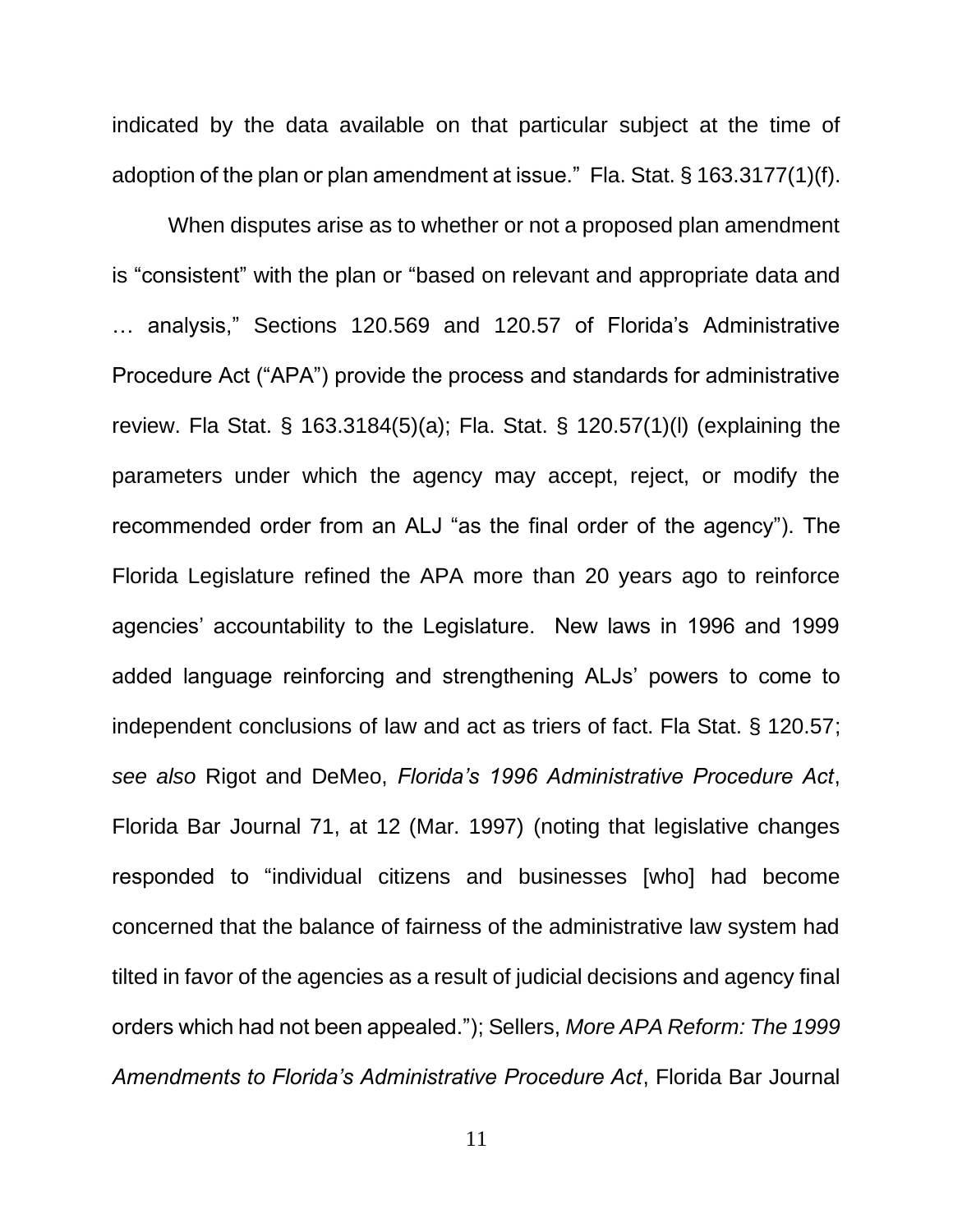73, at 78 (July/Aug. 1999) (detailing additional new constraints on agency rulemaking and noting language "narrow[ing] an agency's authority to reject an administrative law judge's recommended conclusions of law").

The new laws also limited agencies' rulemaking to those contexts in which the Legislature very specifically directed agency rulemaking. Fla. Stat. § 120.536(1); *see also* Rigot and DeMeo, *By the Way, More APA*, Florida Bar Journal 71, at 32 (Oct. 1997) ("As a result of the 1996 APA, agencies are more accountable for their decisions; the kinds of rules agencies are permitted to promulgate are more limited; and the opportunities for substantially affected persons to challenge rules are more numerous."). In keeping with the Legislature's desire to increase and ensure governmental accountability, Section 120.57(1)(l) mandates, among other things, that any changes to an ALJ's findings are explained clearly and unambiguously and expressly protects all findings of fact based on competent and substantial evidence. *Id.*

In the context of review of actions under the Community Planning Act, this standard requires an independent, impartial review to ensure that a local government's move to amend its foundational planning document comports with basic standards of good governance: that any addition is consistent with the existing policies and other plan elements and that it is based on adequate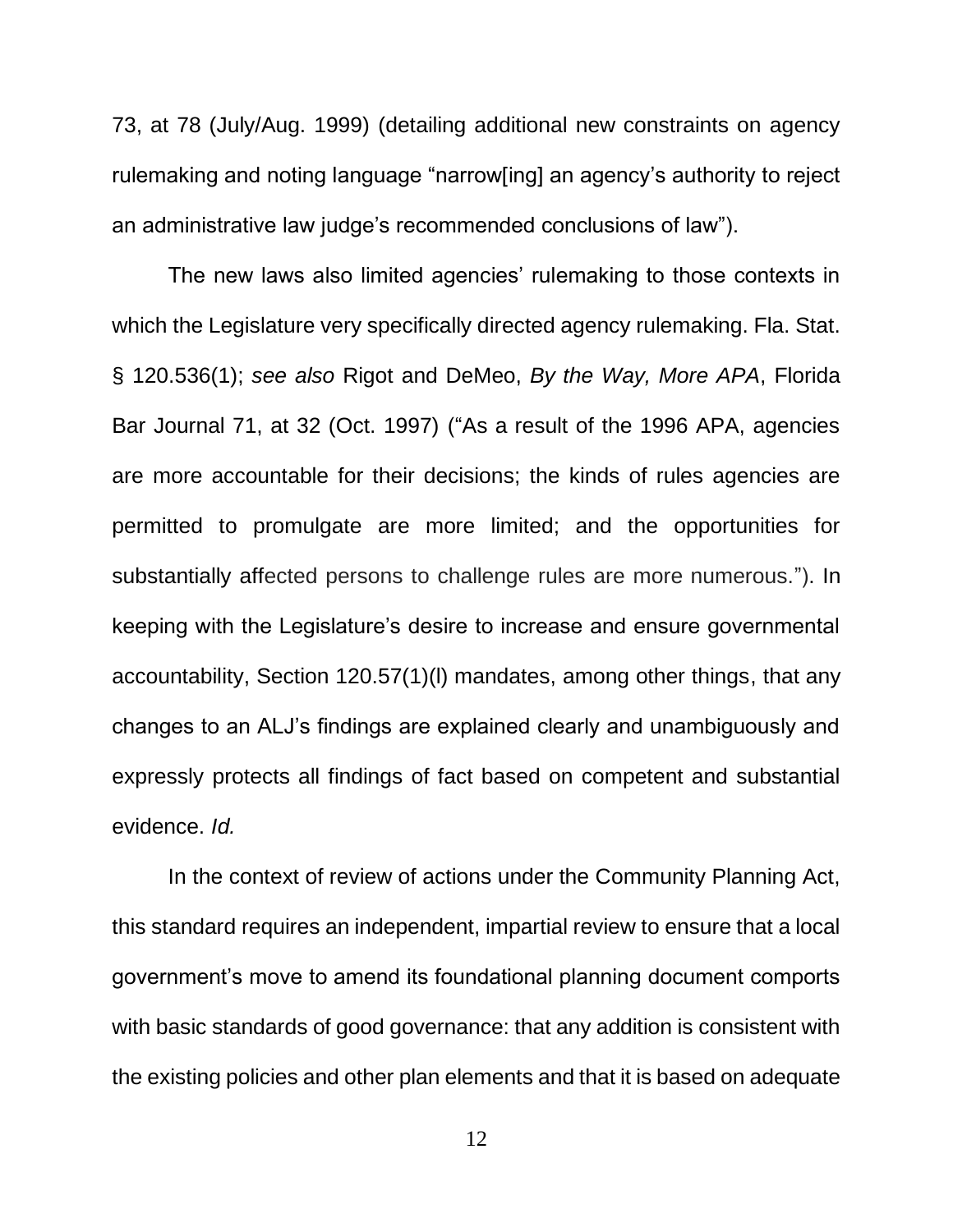data and analysis. The standard protects communities' ability to design, commit to, and implement policies and goals through their comprehensive plans—like Everglades restoration—by guarding against the piecemeal introduction of inconsistent, poorly justified changes. Section 120.57(1)(l)'s promise of impartial, careful review of agency action is crucial for protecting the priorities encompassed within comprehensive plans.

Here, the ALJ heard testimony regarding challenges to a plan amendment and found that the proposed amendment was not based on "adequate data or analysis" sufficient to support or allow a finding that the plan amendment was "consistent" with Everglades restoration, as required by the County's policies. RO, ¶111. The Commission's final order overruling the ALJ's findings of fact and conclusions of law disregards the high bar that Section 120.57(1)(l) sets for agencies rejecting ALJ determinations. It sets a precedent that weakens Chapter 120's oversight structure and alters the balance in Florida's growth management structure between local communities' authority to set development priorities in their respective regions and the responsibility to protect and implement statewide priorities and investments. This Court should ensure that its interpretation of Section 120.57(1)(l) does not undermine the Legislature's commitments to evidencebased comprehensive planning and Everglades restoration.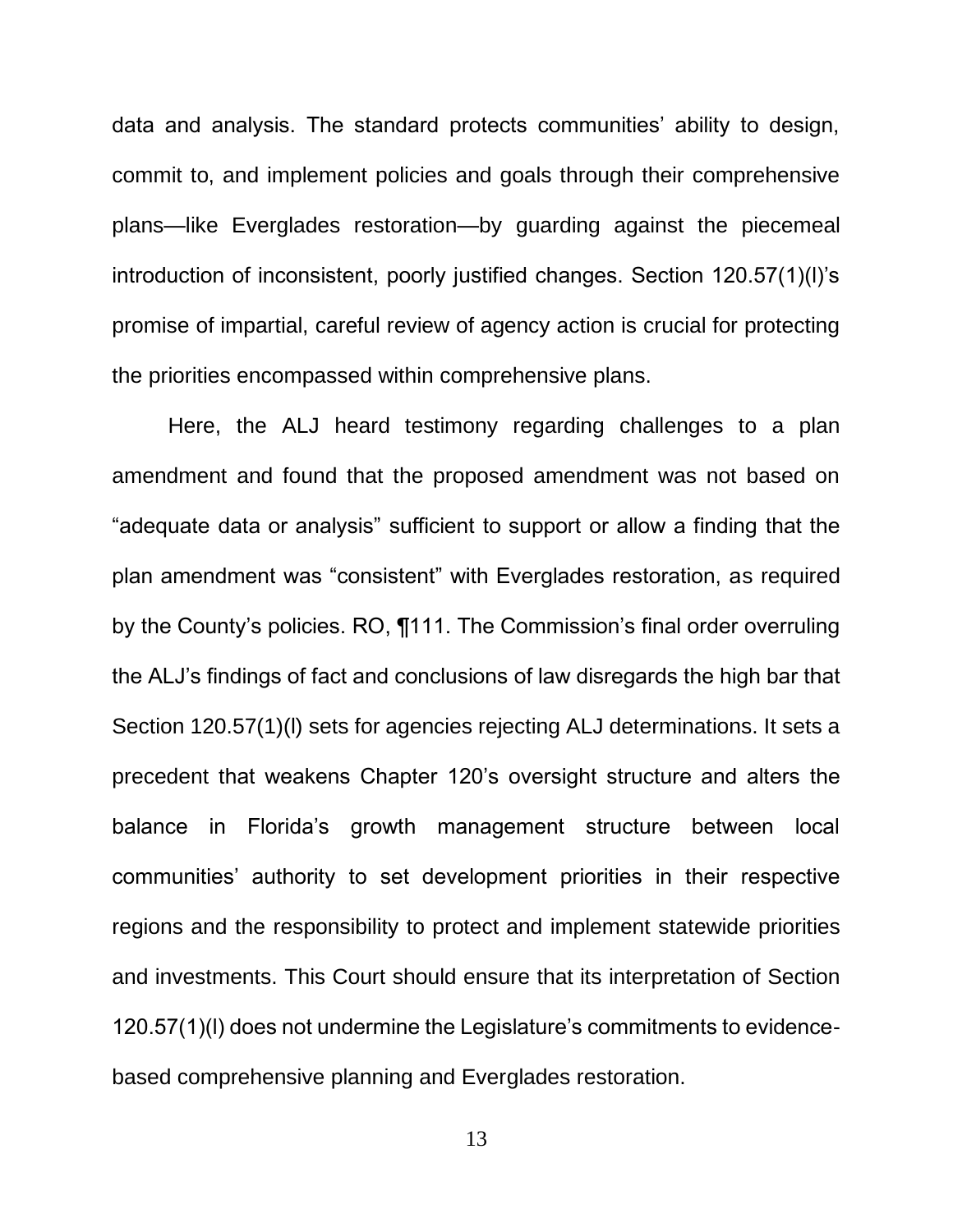## <span id="page-17-0"></span>**III. LEGAL ARGUMENT**

As discussed, the Commission's review of the Recommended Order is

governed by Section 120.57(1)(l), Florida Statutes, which states:

(l) . . . When rejecting or modifying such conclusion of law or interpretation of administrative rule, **the agency must state with particularity its reasons for rejecting or modifying such conclusion of law** or interpretation of administrative rule and must make a finding that its substituted conclusion of law or interpretation of administrative rule is as or more reasonable than that which was rejected or modified. . . . **The agency may not reject or modify the findings of fact unless the agency first determines from a review of the entire record, and states with particularity in the order, that the findings of fact were not based upon competent substantial evidence** or that the proceedings on which the findings were based did not comply with essential requirements of law. (emphasis added). Fla. Stat. §120.57(1)(l).

The Commission failed to properly apply this standard throughout the Final

Order by failing to state its findings of fact and law with particularity and

overturning findings of fact that were based on competent and substantial

<span id="page-17-1"></span>evidence.

**A. The Administrative Commission Did Not State With Particularity Its Reasons For Rejecting the ALJ's Findings of Fact and Conclusions of Law As Required By Section 120.57(1)(l).**

As stated, the Commission cannot overturn an ALJ's conclusion of law unless (among other things) it "**state[s] with particularity** its reasons for rejecting or modifying such conclusion of law." *Prysi v. Dep't of Health*, 823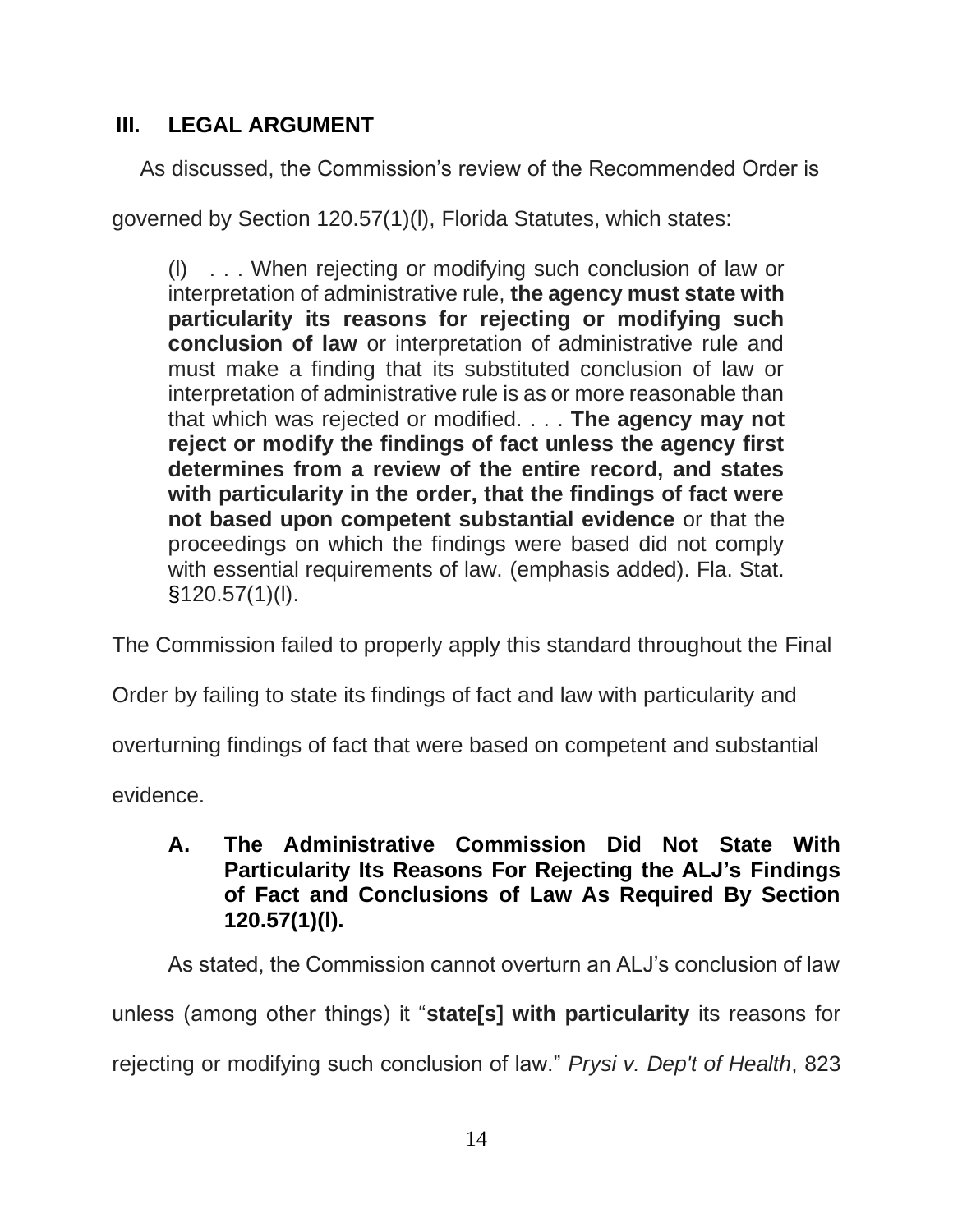So. 2d 823, 826 (Fla. 1st DCA 2002) (finding that a "Final Order fails to comply with the statutory requirements of Section 120.57(1)(l) because it fails to 'state with particularity' its reasons for rejecting the ALJ's findings of fact and conclusion of law.") The Commission cannot reject or modify a finding of fact "unless the agency first determines from a review of the entire record, **and states with particularity in the order**, that the findings of fact were not based upon competent substantial evidence or that the proceedings on which the findings were based did not comply with essential requirements of law." *Verleni v. Dep't of Health, Bd. of Podiatric Med.*, 853 So. 2d 481, 483 (Fla. 1st DCA 2003) (finding that the agency failed to properly reject the ALJ's finding of fact when it overturned the ALJ's recommendations without discussion and thus failed to state with particularity why the findings were not based on competent substantial evidence) (emphasis added).

"When an agency merely states its conclusion that the ALJ's rejected findings are not supported by competent, substantial evidence, it violates the statutory requirement that it **state valid reasons** for rejecting the findings with particularity. *Hoover v. Agency for Health Care Admin.*, 676 So. 2d 1380 (Fla. 3d DCA 1996). Where an agency's final order **rejects the ALJ's factual findings and simply accepts the factual findings set forth in exceptions to the recommended order**, the order fails to "state with particularity" those findings it rejected. *Kibler v. Dep't of Prof'l Reg.*, 418 So. 2d 1081, 1082 (Fla. 4th DCA 1982)." *Prysi*, 823 So. 2d at 825.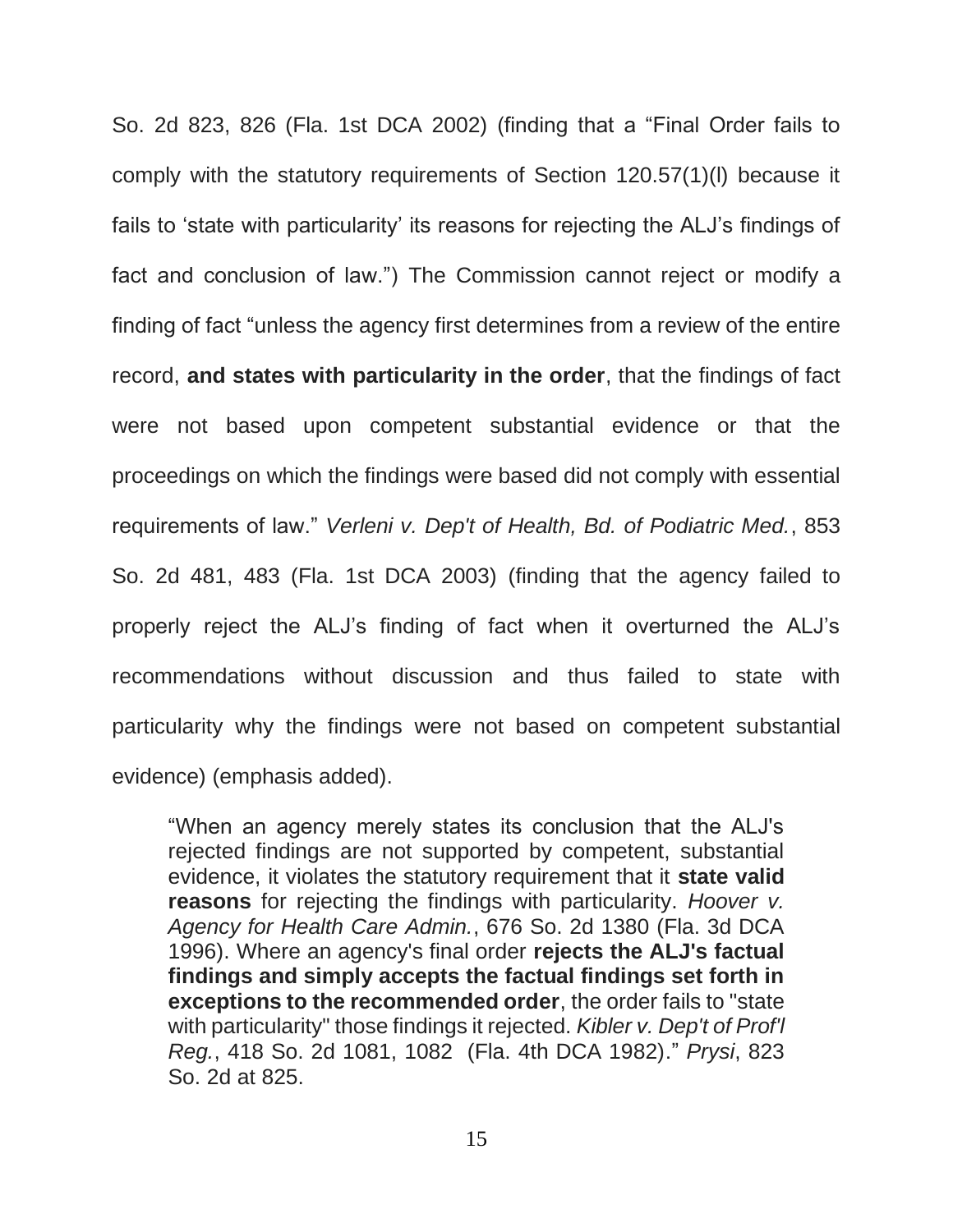In the Final Order, the Commission repeatedly failed to apply this standard by failing to "state with particularity" its reasons for rejecting the ALJ's findings of fact and conclusions of law. For example, in reviewing County exception 42 related to findings of law in paragraphs 208 of the Recommended Order and Policy CON-1B and TE-1A, the Commission merely transcribes the County's argument before making the conclusory finding—without discussion—that "the Commission determines that the County reached a fairly debatable determination of consistency" with both policies. The Commission's findings related to both Policy CON-1B and TE-1A fail to discuss the counter arguments made by Petitioners, the legitimacy of the County's position, and any record evidence to support its position. This does not "state with particularity [the Commission's] reasons for rejecting or modifying such conclusion of law." *See Prysi*, 823 So. 2d at 826.

Similarly, in addressing County exception 37 relating to a finding of fact in paragraph 201, footnote 17, of the Recommended Order, the Commission reiterates the County's argument in a single sentence before stating "the Commission finds that the finding is not supported by competent substantial evidence." The Commission provides no explanation, no discussion of any absence of evidence in the record, and no reference to Petitioner's position. This does not "state[] with particularity" the Commission's reasons for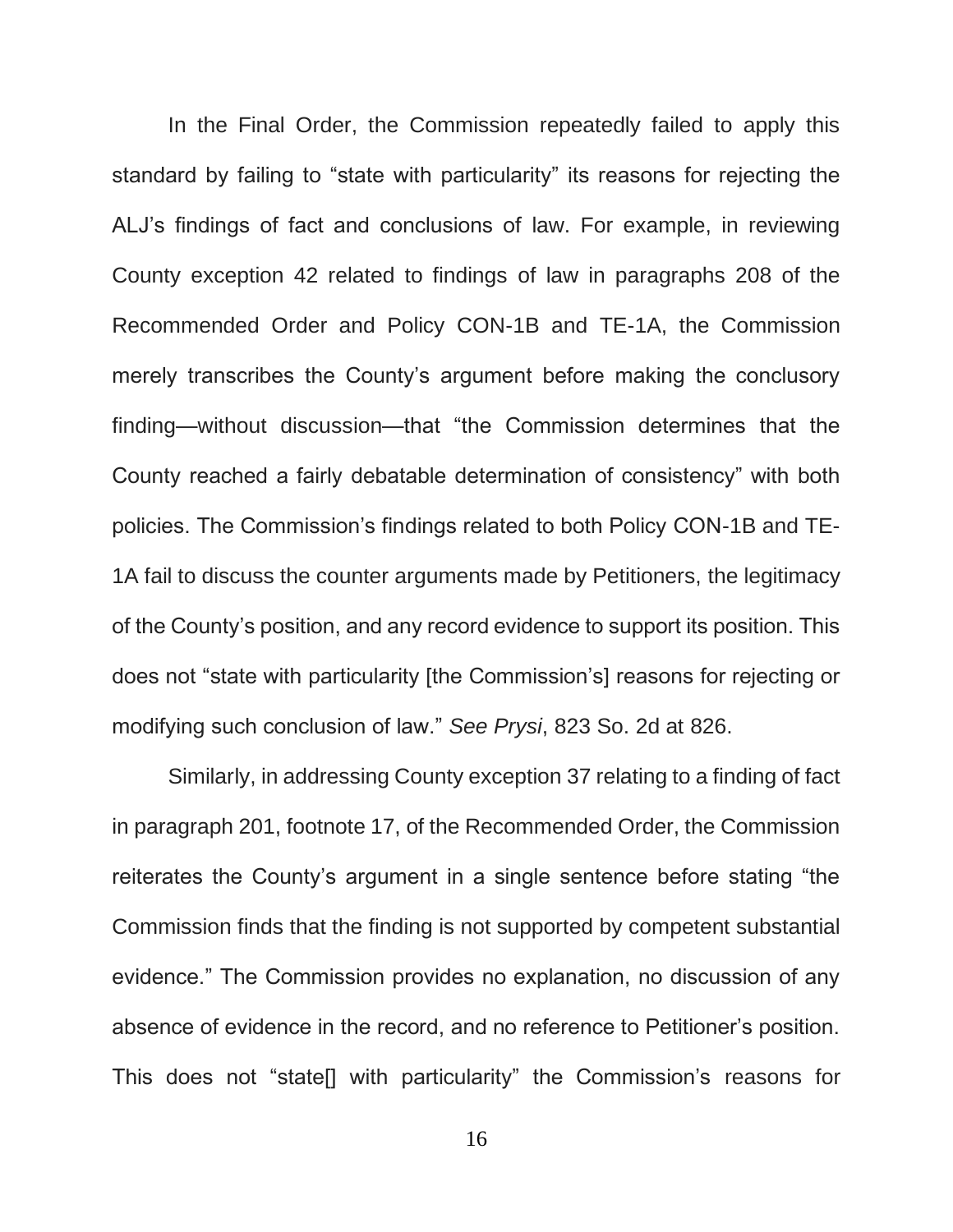overturning what appears to be a valid finding of fact. *See Kibler* , 418 So. 2d at 1082.

Similar conclusory findings of fact and law without sufficient explanation are found throughout the Final Order. Conclusory determinations like this that fail "to state with particularity the reasons for rejecting or modifying such conclusions of law" and fail to "state[] with particularity in the order**,** that the findings of fact were not based upon competent substantial evidence or that the proceedings on which the findings were based did not comply with essential requirements of law" violate the Section 120.57(1)(l) standard. If a Commission is tasked with reviewing findings of fact and conclusions of law without the benefit of hearing evidence, they must make these findings and the reasons for their findings clear to ensure the effective continued implementation of the priorities protected within comprehensive plans.

#### <span id="page-20-0"></span>**B. The Commission Incorrectly Applied the "Competent and Substantial Evidence" Standard**

As mandated by Section 120.57(1)(I), "an administrative agency . . . may not reject or modify an ALJ's findings of fact 'unless the agency first determines from a review of the entire record, and states with particularity in the order, **that the findings of fact were not based upon competent substantial evidence** or that the proceedings on which the findings were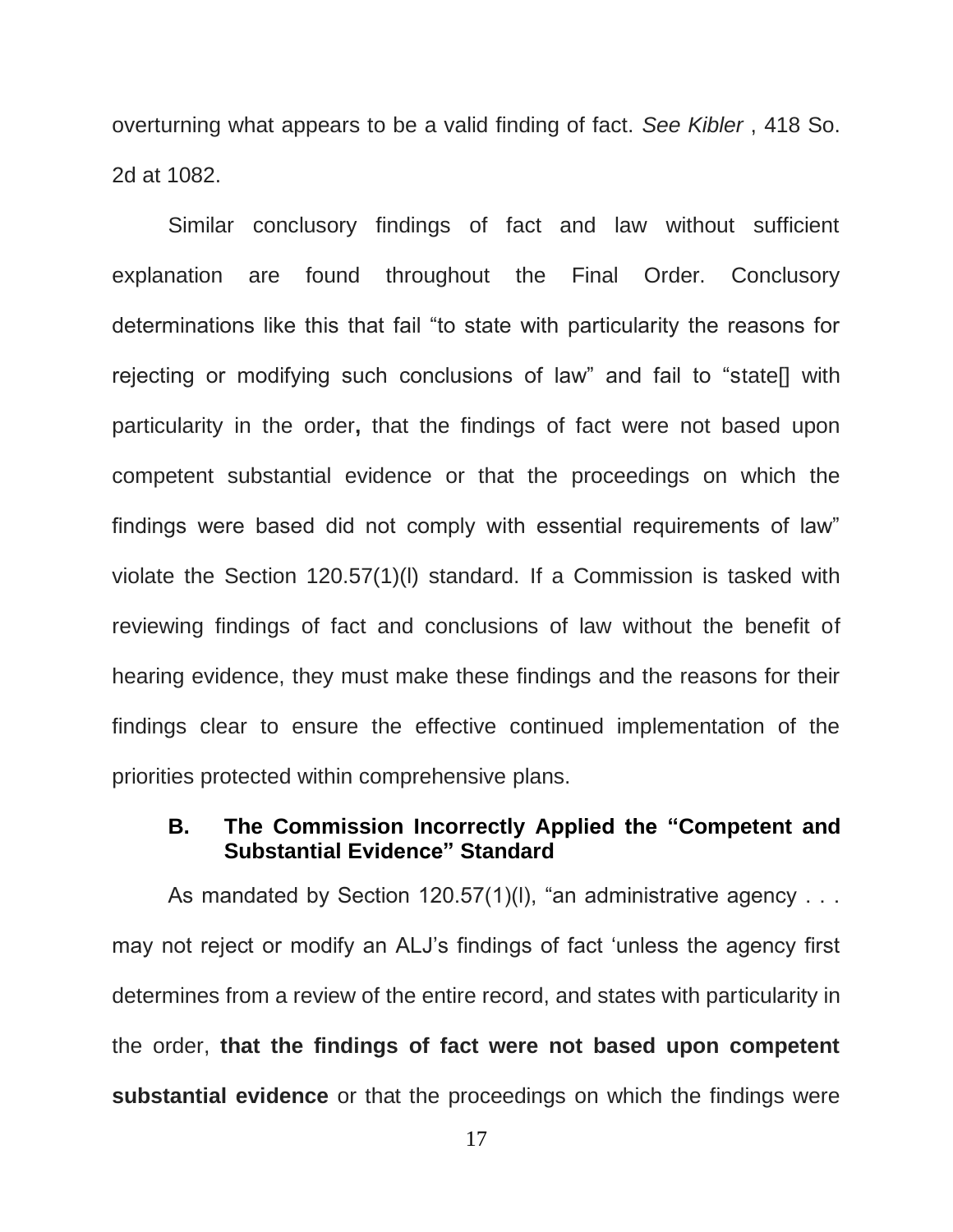based did not comply with essential requirements of law." *Yerks v. Sch. Bd. of Broward Cnty.*, 219 So. 3d 844, 848 (Fla. 4th DCA 2017) (citing Fla. Stat. 120.57(1)(l)) (emphasis added). Stated another way, "neither an administrative agency nor a reviewing court may reject an administrative hearing officer's findings of fact, as long as those findings are supported by competent, substantial evidence in the record." *Id.* (citing *Maynard v. Fla. Unemployment Appeals Comm'n*, 609 So. 2d 143, 145 (Fla. 4th DCA 1992)). "The term 'competent and substantial evidence' does not relate to the quality, character, convincing power, probative value or weight of the evidence but refers to the existence of some evidence (quantity) as to each essential element and as to the legality and admissibility of that evidence." *Scholastic Book Fairs, Inc. v. Unemployment Appeals Comm'n*, 671 So. 2d 287, 289 n.3 (Fla. 5th DCA 1996).<sup>4</sup>

"The agency is not authorized to weigh the evidence presented, judge credibility of witnesses, or otherwise interpret the evidence to fit its desired ultimate conclusion." *Yerks*, 219 So. 3d at 848 (citing *Heifetz v. Dep't of Bus.* 

<sup>4</sup> "Competency of evidence" refers to its admissibility under legal rules of evidence. "Substantial" requires that there be some (more than a mere iota or scintilla), real, material, pertinent, and relevant evidence (as distinguished from ethereal, metaphysical, speculative or merely theoretical evidence or hypothetical possibilities) having definite probative value (that is, "tending to prove") as to each essential element of the offense charged." *Id.* (citing *Dunn v. State*, 454 So. 2d 641, 649, n. 11 (Fla. 5th DCA 1984)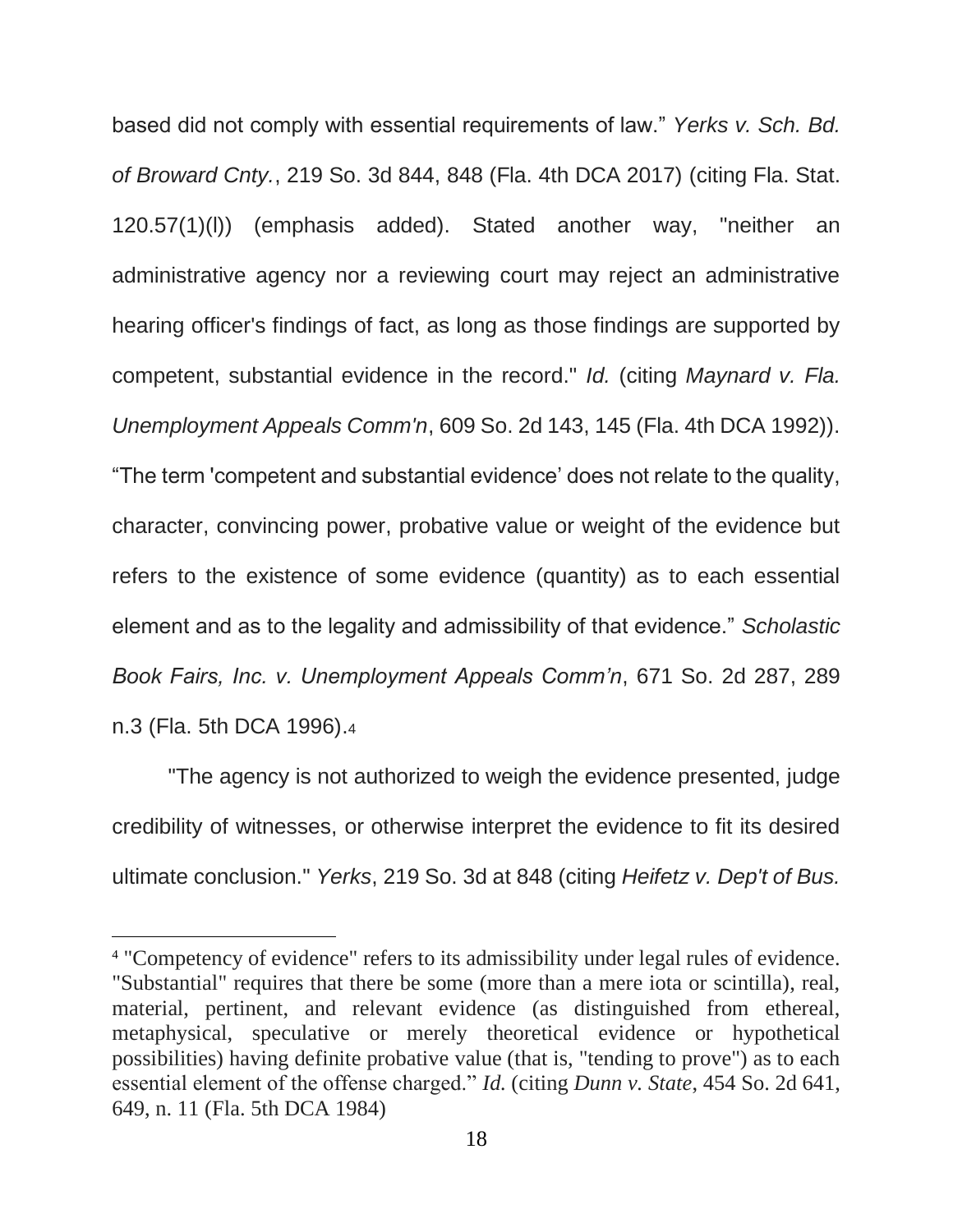*Regulation, Div. of Alcoholic Beverages & Tobacco*, 475 So. 2d 1277, 1281 (Fla. 1st DCA 1985)). "If the ALJ's factual findings 'are supported by competent substantial evidence, the agency cannot reject them even to make alternate findings that are also supported by competent substantial evidence.'" *Id.* (citing *Resnick v. Flagler Cty. Sch. Bd.*, 46 So. 3d 1110, 1112- 13 (Fla. 5th DCA 2010)); *See also Garcia v. State*, 46 Fla. L. Weekly D2334, \*6 (Fla. 4th DCA October 27, 2021). Factual issues susceptible to ordinary methods of proof not infused with policy considerations are the prerogative of the ALJ as the finder of fact. *Yerks*, 219 So. 3d at 848 (citing *Heifet*, 475 So. 2d at 1281). An agency's improper rejection of an ALJ's findings is an abuse of discretion. *Id.*

The Commission's failure to appropriately apply this standard is clear throughout the Final Order. For example, in granting County Exception 9, the Commission improperly rejected the ALJ's findings of fact made in paragraph 74 of the Recommended Order that was based on competent and substantial evidence, in favor of an argument by the County. Paragraph 74 states in its entirety:

"In an effort to demonstrate compliance with the requirements to 'protect the water management systems that recharge' the regional wellfield, Respondent points to new policy LU-1W, which requires that alignment of the new corridor remain 'outside and to the east of the boundary of the 10-day travel time contour' of the West Wellfield area." RO ¶74.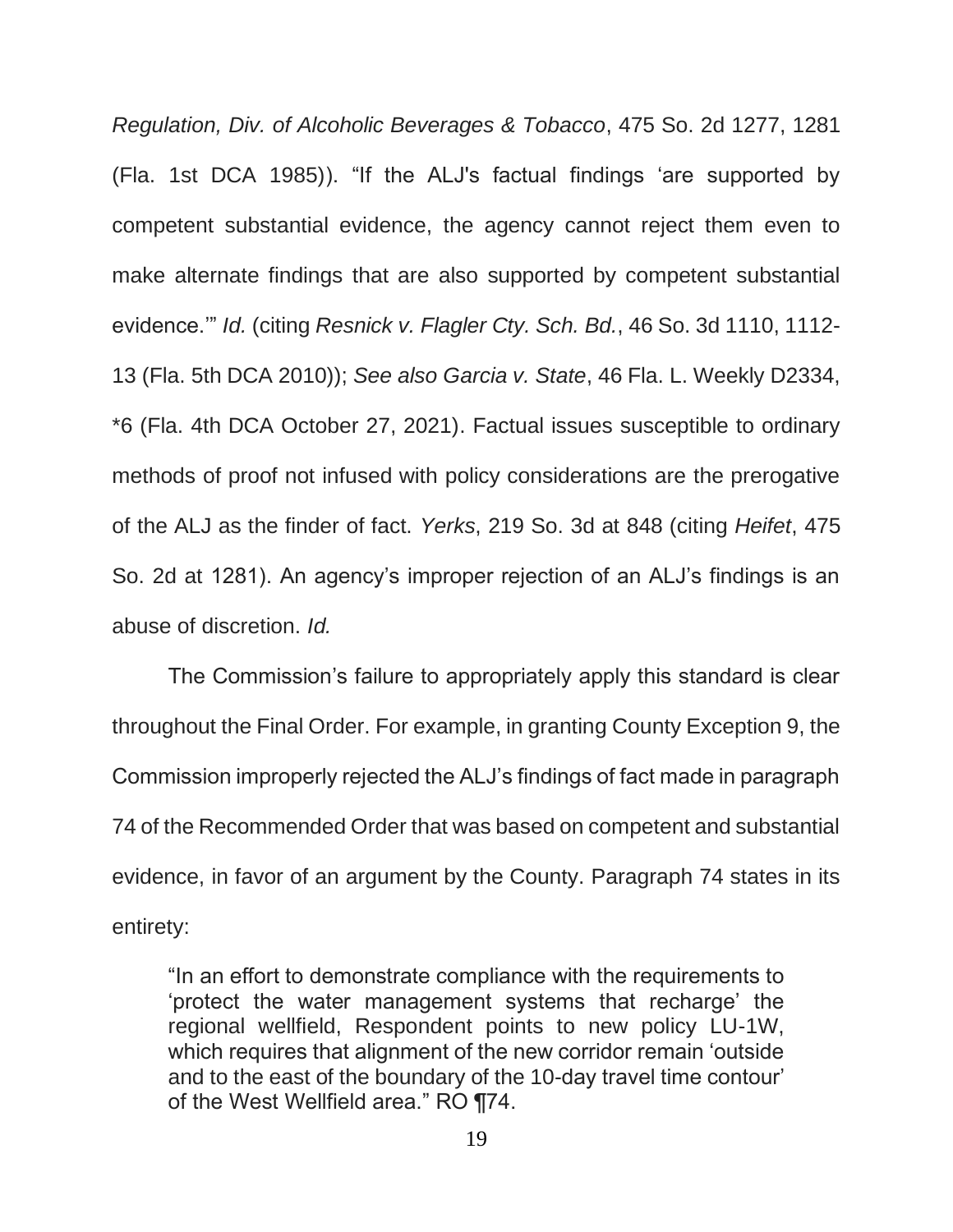The County took exception to "the ALJ's finding in Paragraph 74, *that the only other evidence* the County presented to show consistency with Policy CON-3B is the part of new policy LU-1W." FO, pp. 20 (emphasis added). The Commission simply accepted this argument and rejected the ALJ's finding of fact and stated:

"Because Paragraph 74 finds that the County relied on a single piece of evidence when the record evidence demonstrates that the County relied on numerous pieces of admitted evidence and authority—none of which were excluded or found to lack credibility—the Commission finds that Paragraph 74 is not supported by competent and substantial evidence."

This is simply a misreading of Paragraph 74 and adds language into the ALJ's finding that does not exist. Paragraph 74 does not find that "the County relied on a single piece of evidence." To the Contrary, the ALJ simply found that, based on all of the testimony presented to her, one of the ways that the County attempted to demonstrate compliance with the CDMP was by using new policy LU-1W. RO, ¶74.

Even the County acknowledges that LU-1W was one of the pieces of evidence the County presented to "demonstrate compliance with the requirements to 'protect the water management systems that recharge' the regional wellfield." RO, ¶74; FO, pp. 20 ("The County presented other material evidence on this issue, including new Policy LU-1W. . . ."). There is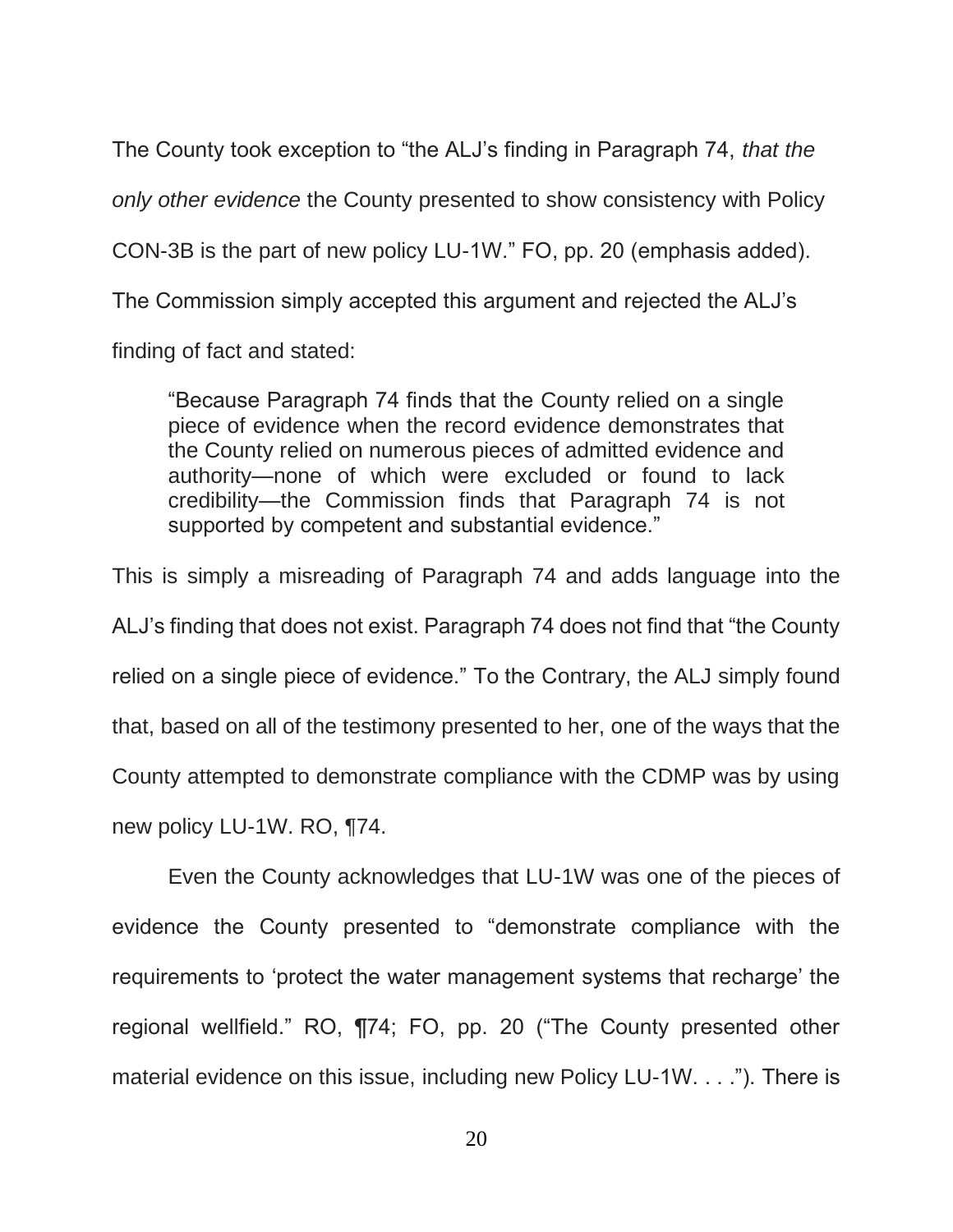thus competent and substantial evidence in the record that the County relied on LU-1W "in an effort to demonstrate compliance with the requirements to 'protect the water management systems that recharge' the regional wellfield." RO, ¶74. "If the ALJ's factual findings 'are supported by competent substantial evidence, the agency cannot reject them even to make alternate findings that are also supported by competent substantial evidence.'" *Yerks*, 219 So. 3d at 848.

Even with a limited focus on only findings related to consistency with CERP, the Commission inappropriately "weigh[s] … evidence," "judge[s] the credibility of witnesses," and "interpret[s] evidence to fit its desired ultimate conclusions." *See Id*. For example, in granting County Exception 23 to paragraph 109, Footnote 11, in the Recommended Order, the Commission flatly disagrees with the ALJ's assessment of a County witness, Mr. Woerner, striking the words, "Mr. Woerner's testimony was hedging, at best."

To similar effect, the Commission's findings related to County Exception 20 addressing paragraph 105 of the Recommended Order effectively weigh evidence in rejecting the ALJ's extensive factual findings grounded in competent and substantial evidence. Leading up to paragraph 105, the ALJ discusses how "[a]s part of the required review of the Plan Amendment, the District commented on the proposed Plan Amendment." In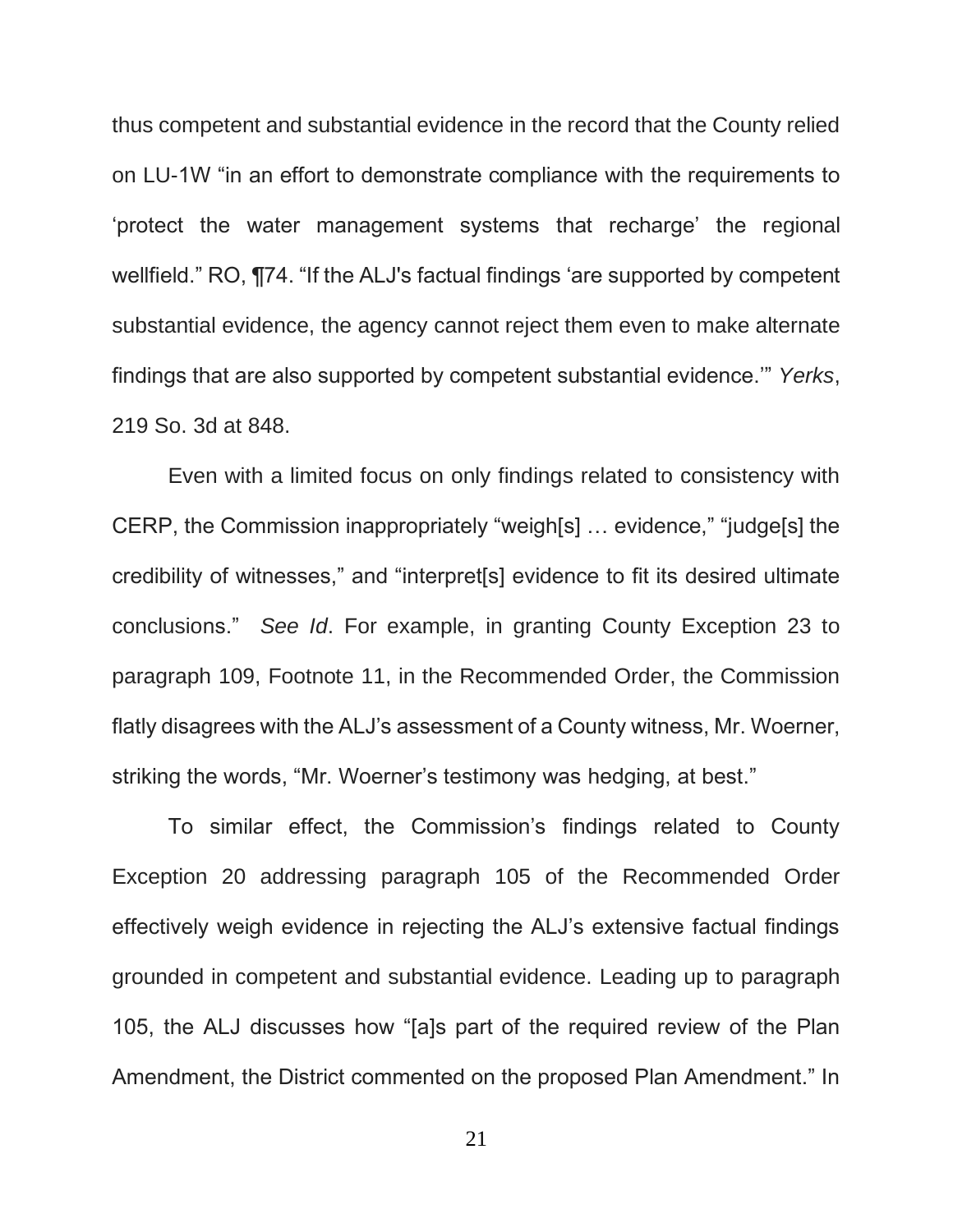its comment letter the District noted land within the Plan Amendment area

had proposed uses for Everglades restoration projects and advised that the

County had not supplied enough information to the District "that would help

the District evaluate the proposed project's compatibility with the CERP

project." The ALJ's finding in paragraph 105 then states in its entirety:

"The County did not provide additional information to the District and **did not receive any determination from the District** regarding the Plan Amendment's consistency with CERP." RO, ¶105. (emphasis added).

The Final Order discusses paragraph 105 as follows:

"[t]he County contends that the District letter was a determination regarding the Plan Amendment's consistency with CERP. The County notes that, after the County sent its written response to the District Letter, the County never received a further response from the District, but nothing in Chapter 163 or the CDMP required the District to obtain a further response. Because the ALJ's finding of fact is that certain evidence did not exist, **but the record shows that the evidence did exist**, the Commission finds this finding is also not supported by competent substantial evidence." FO, pp. 26. (emphasis added).

Paragraph 105 does not make any finding that "evidence did not exist."

Rather, it very clearly makes a substantive finding that the District Letter *did* 

*not make a determination regarding the Plan Amendment's Consistency with* 

*CERP*. Just because some evidence to the contrary allegedly "did exist," as

the Commission states when accepting the County's counterargument, does

not mean that the ALJ's finding about the letter was not based on competent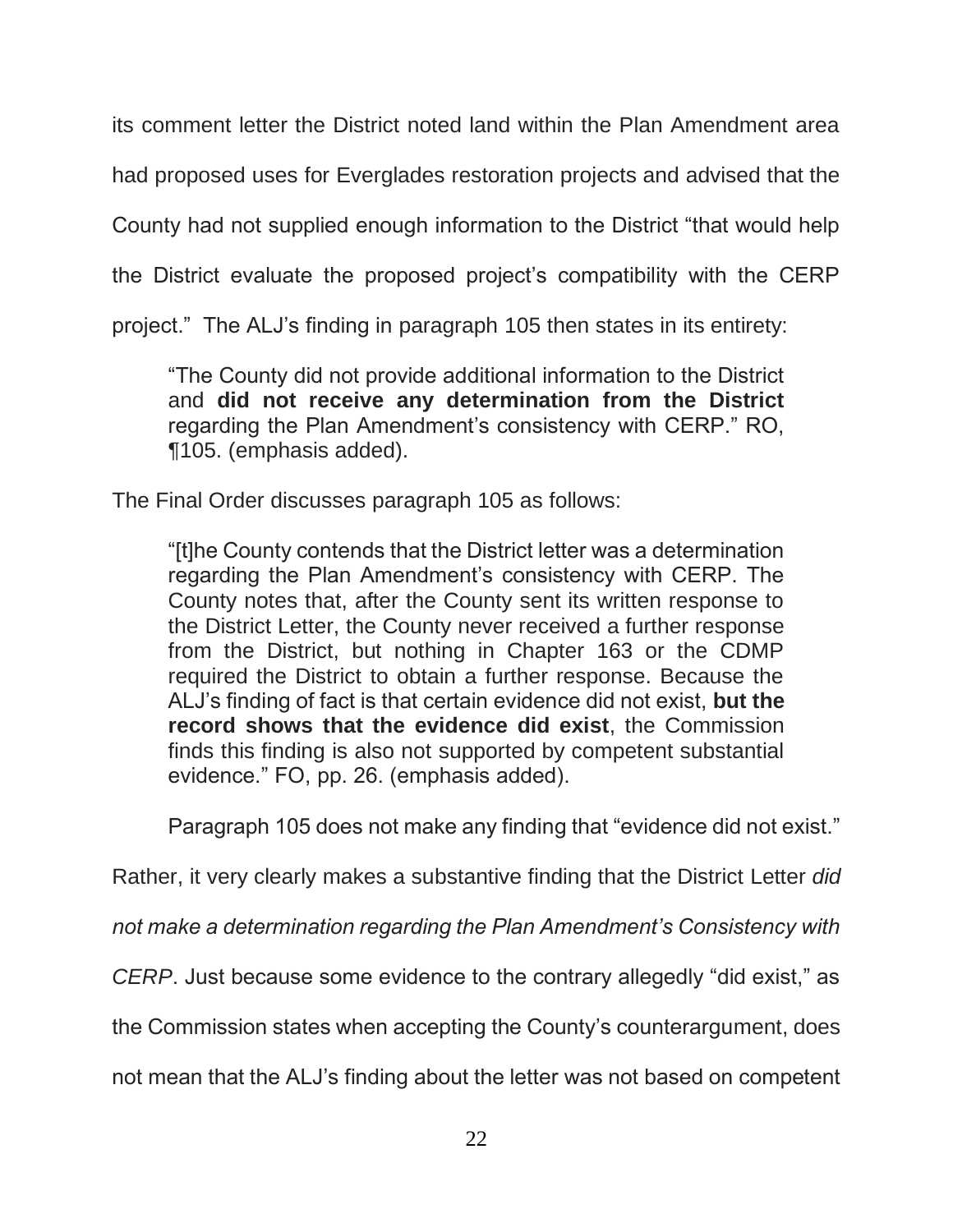and substantial evidence. Rather, the Commission merely restates the County's argument, summarily accepts it, and uses that as a basis to overturn a legitimate finding of fact—that is, it "interpret[s] evidence to fit its desired ultimate conclusions." *See Yerks*, 219 So. 3d at 848. That is not the standard set by Section 120.57(1)(l) and Florida law does not allow legitimate findings of fact made by a judicial officer present at a hearing to be threatened by the mere existence of a counterargument. To the contrary, the impartial administrative review process embodied in Section 120.57(1)(l) protects the integrity of Florida's comprehensive planning scheme and critical state resources and priorities—like Biscayne Bay and Everglades restoration—enshrined and protected in those comprehensive plans.

#### <span id="page-26-0"></span>**IV. CONCLUSION**

Because the Administration Commission failed to apply the correct standard, Amici Curiae, Friends of the Everglades, 1000 Friends of Florida, and Miami Waterkeeper, respectfully request that this Court rule in favor of Tropical Audubon Society's position and reverse the Administration Commission's findings that the Plan Amendment is consistent with the Miami-Dade Comprehensive Management Plan.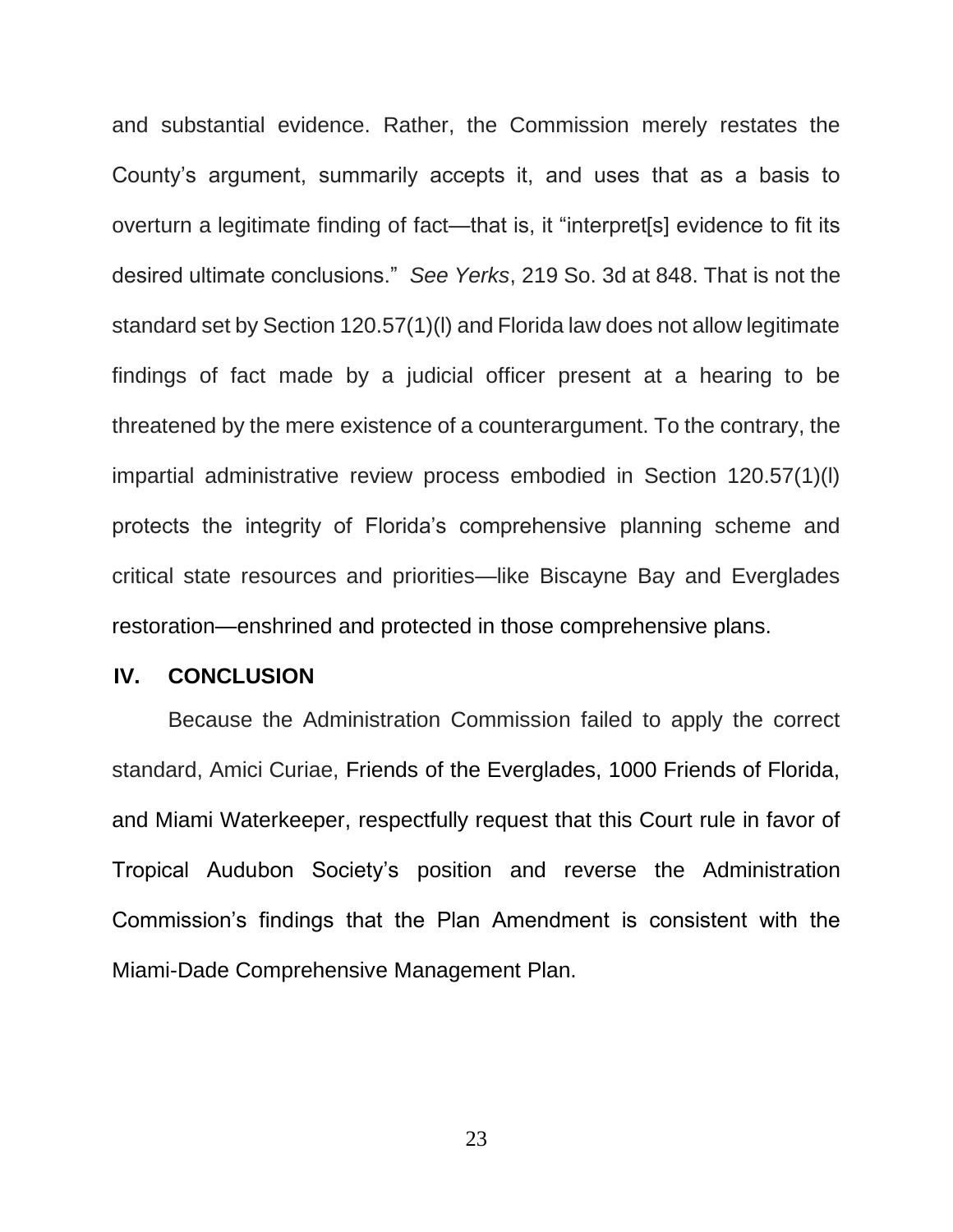Respectfully submitted this 7th day of April, 2022.

## **ELIZABETH FATA CARPENTER**

elizabeth@evergladeslaw.org Florida Bar No.: 123542

# **LISA INTERLANDI**

lisa@evergladeslaw.org Florida Bar No.: 146048

## **S. ANSLEY SAMSON**

ansley@evergladeslaw.org Florida Bar No.: 86398 Everglades Law Center, Inc. 378 Northlake Blvd. #105 North Palm Beach, FL 33408 (786) 496-3309

*Counsel for 1000 Friends of Florida, Friends of the Everglades, and Miami Waterkeeper*

# **CERTIFICATE OF SERVICE**

I HEREBY CERTIFY that a true and correct copy of the foregoing was filed

using the Florida Courts E-Filing Portal and served by Electronic Mail to all

counsel listed below this 7th day of April, 2022.

/s/ *Elizabeth Fata Carpenter* ` Elizabeth Fata Carpenter, Esq.

> *Counsel for 1000 Friends of Florida, Friends of the Everglades, and Miami Waterkeeper*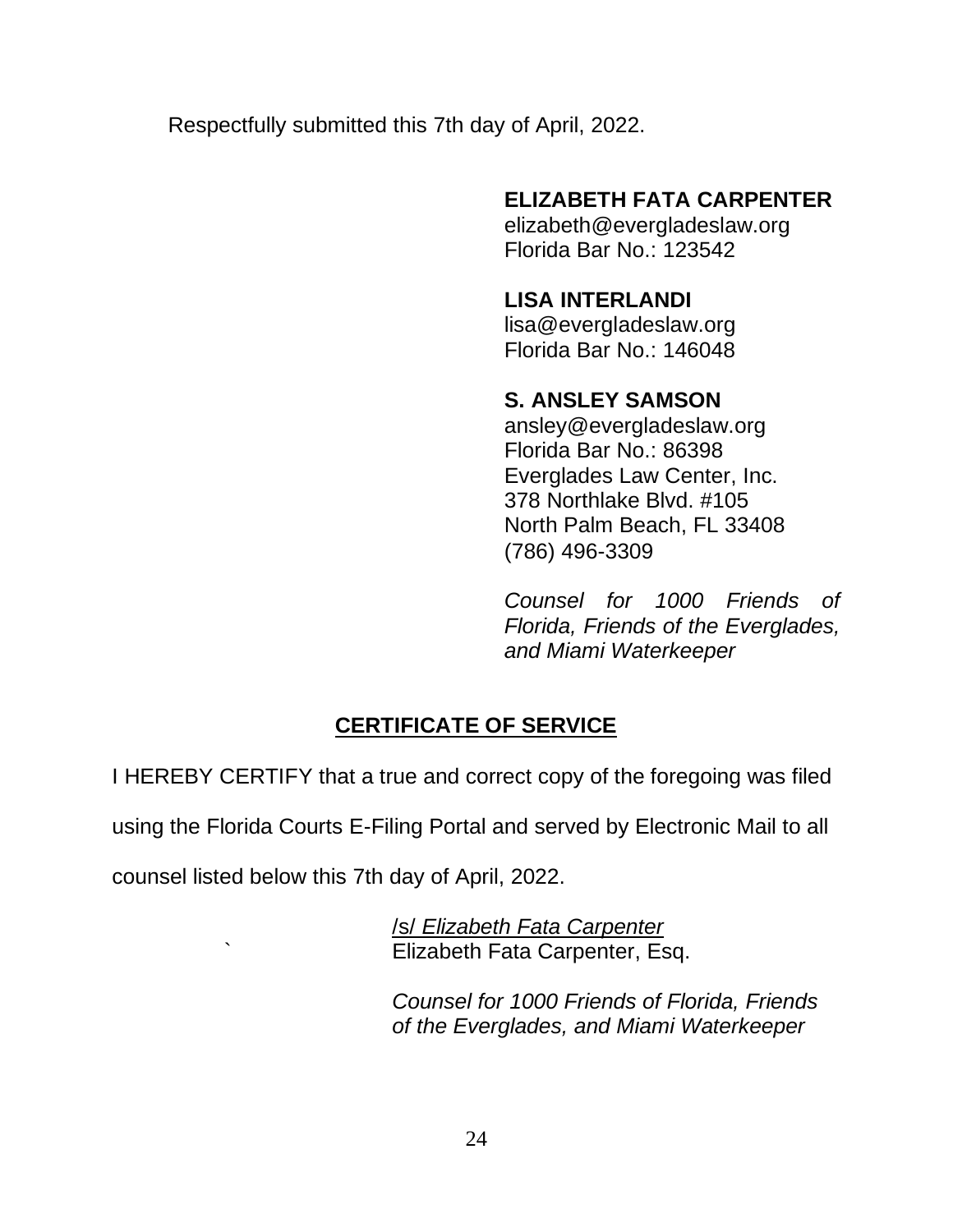#### **SERVICE LIST**

*Counsel for Appellants, Tropical Audubon Society and Michelle Garcia*

Richard Grosso RICHARD GROSSO, P.A. 6919 West Broward Boulevard Mailbox 142 Plantation, FL 33317 Telephone: (954) 801-5662 [Grosso.Richard@yahoo.com](mailto:Grosso.Richard@yahoo.com) RichardGrosso1979@gmail.com

Paul J. Schwiep COFFEY BURLINGTON, P.L. 2601 South Bayshore Drive Penthouse One Miami, FL 33133 Telephone: (305) 858-2900 [PSchwiep@coffeyburlington.com](mailto:PSchwiep@coffeyburlington.com) [YVB@coffeyburlington.com](mailto:YVB@coffeyburlington.com) service@coffeyburlington.com

*Counsel for Appellants in related case no. 3D21-2077: Limonar Development, LLC, Wonderly Holdings, LLC, Mills Family, LLC* 

John C. Lukacs, Sr. JOHN C. LUKACS, P.A. Gables International Plaza 2655 South Le Jeune Road Suite 1011 Coral Gables, Florida 33134 Telephone: (786)360-4501 Facsimile: (786) 360-4506 jcl@jclPAlaw.com

Francisco J. Pines FRANCISCO J. PINES, P.A. 3301 Ponce de Leon Boulevard Suite 220 Coral Gables, Florida 33134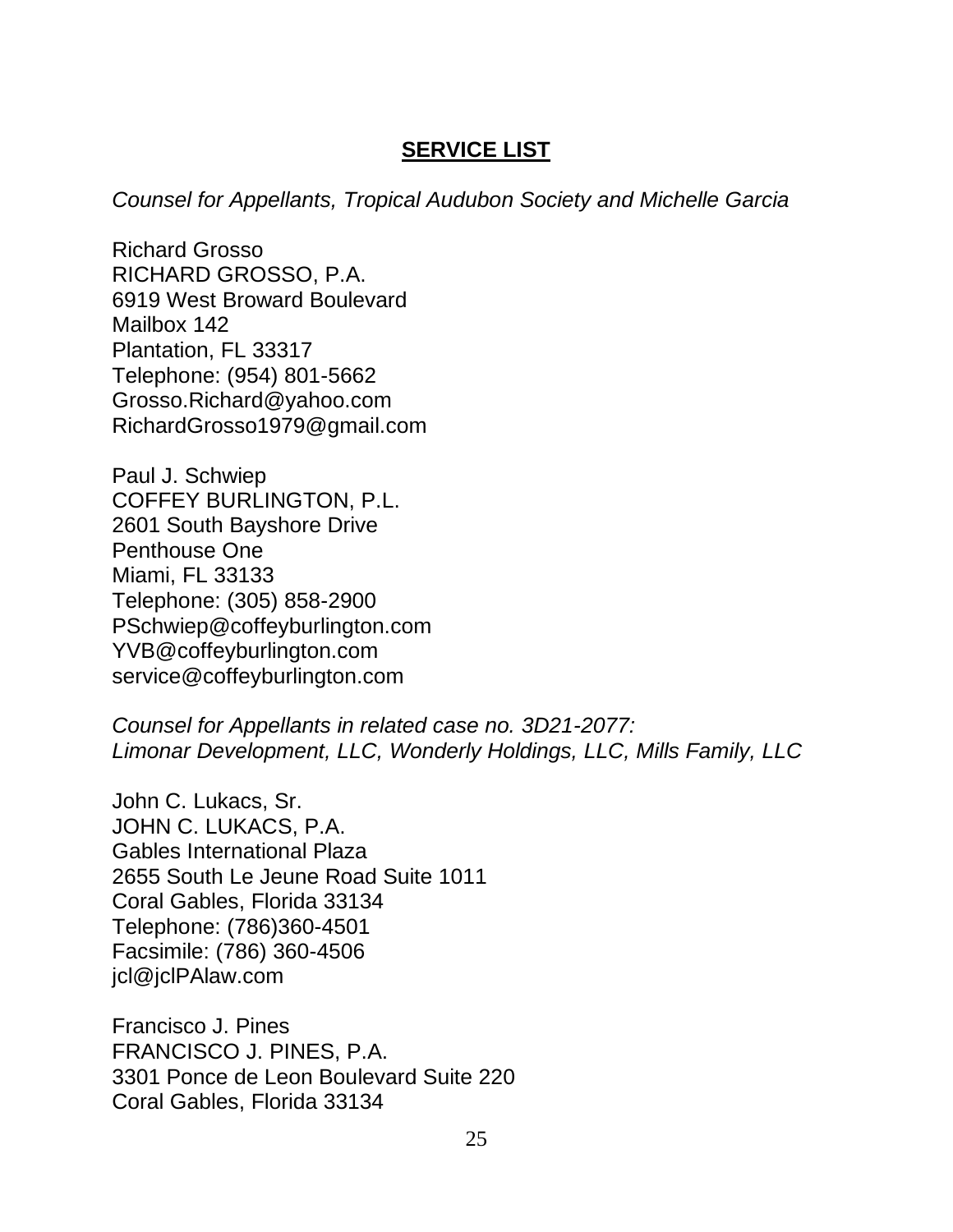Telephone: (305) 444-1215 Facsimile: (305) 444-1273 FPines@pinespartners.com

*Counsel for Appellees, Miami-Dade County, Florida*

Dennis A. Kerbel Assistant County Attorney Christopher Wahl Assistant County Attorney MIAMI-DADE COUNTY ATTORNEY'S OFFICE 111 Northwest 1 Street Suite 2810 Miami, Florida 33128 Telephone: (305) 375-5229 DKerbel@miamidade.gov Wahl@miamidade.gov

Geraldine Bonzon-Keenan Miami Dade County Attorney MIAMI-DADE COUNTY ATTORNEY'S OFFICE Stephen P. Clark Center 111 Northwest 1<sup>st</sup> Street Suite 2810 Miami, Florida 33128 gbk@miamidade.gov

*Counsel for Appellees, State of Florida, Administration Commission*

Mark A. Buckles Executive Office of the Governor 400 S Monroe St Tallahassee, FL 32399-6536 Telephone: (850) 717-9504 Mark.buckles@laspbs.state.fl.us